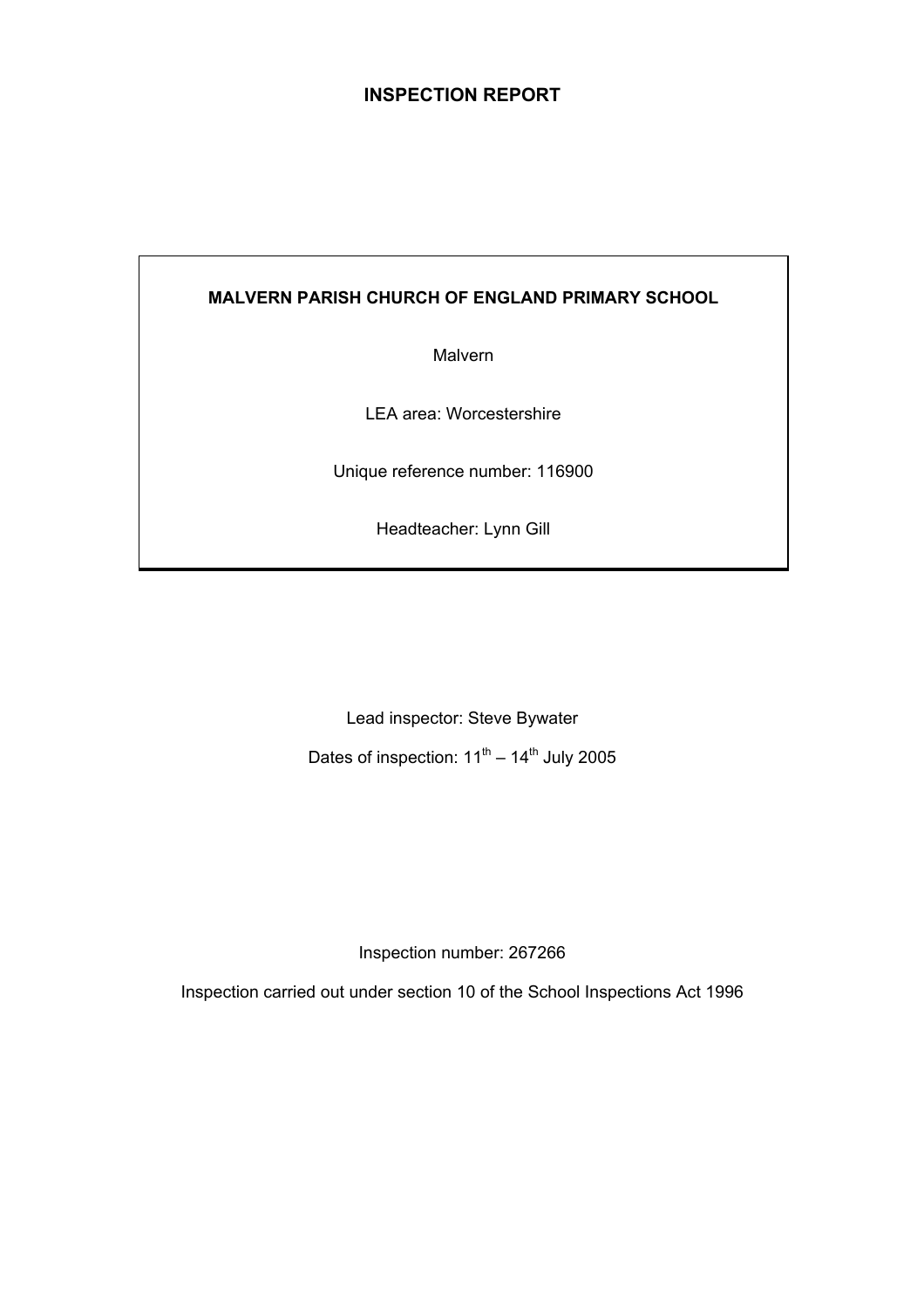#### © Crown copyright 2005

This report may be reproduced in whole or in part for non-commercial educational purposes, provided that all extracts quoted are reproduced verbatim without adaptation and on condition that the source and date thereof are stated.

Further copies of this report are obtainable from the school. Under the School Inspections Act 1996, the school must provide a copy of this report and/or its summary free of charge to certain categories of people. A charge not exceeding the full cost of reproduction may be made for any other copies supplied.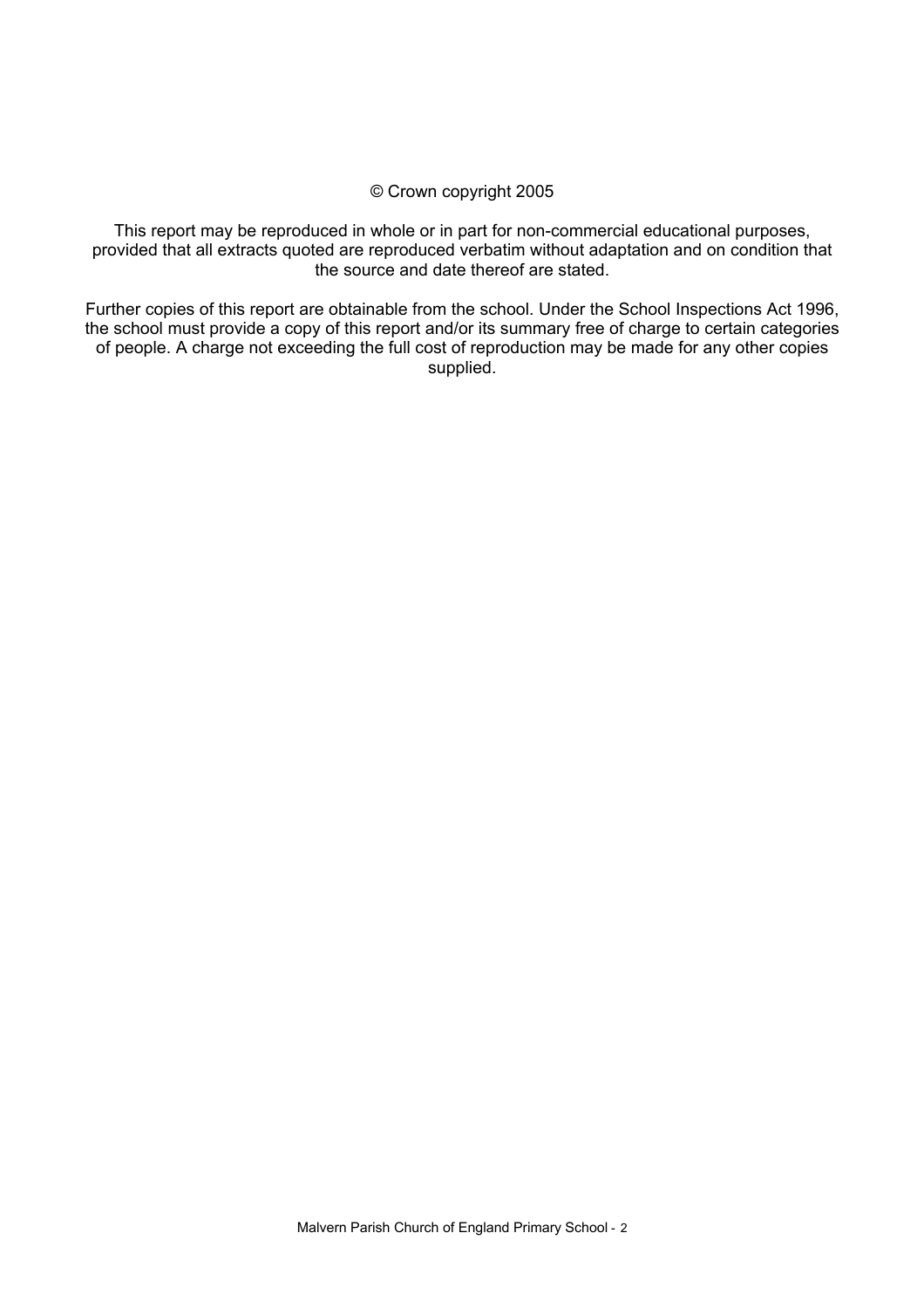## **INFORMATION ABOUT THE SCHOOL**

| Type of school:                                       | Primary                           |
|-------------------------------------------------------|-----------------------------------|
| School category:                                      | Voluntary aided                   |
| Age range of pupils:                                  | 4 to 11                           |
| Gender of pupils:                                     | Mixed                             |
| Number on roll:                                       | 219                               |
| School address:                                       | Manby Road<br>Malvern             |
| Postcode:                                             | Worcestershire<br><b>WR14 3BB</b> |
| Telephone number:                                     | 01684 574084                      |
| Fax number:                                           | 01684 577964                      |
| Appropriate authority:<br>Name of chair of governors: | The governing body<br>Dr C Fear   |
| Date of previous inspection:                          | 17th March 2003                   |

## **CHARACTERISTICS OF THE SCHOOL**

The school is situated in the town of Great Malvern. There are 219 pupils on roll, aged between four and eleven years. Most children have had pre-school education and attainment on entry to the school is above average. The proportion of pupils entitled to free school meals is below the national average. Almost all pupils live in the immediate area. There are very few pupils from minority ethnic groups and no pupil is at an early stage of speaking English as an additional language. The percentage of pupils with special educational needs is below that found in most schools. The majority of these pupils have learning difficulties; a number have emotional and behavioural needs, and a small number have physical and other needs. Three pupils have a statement of special educational need. The school currently has three temporary teachers. The headteacher has been in post since September 2004, following a 12-month period when the school was led by many temporary headteachers.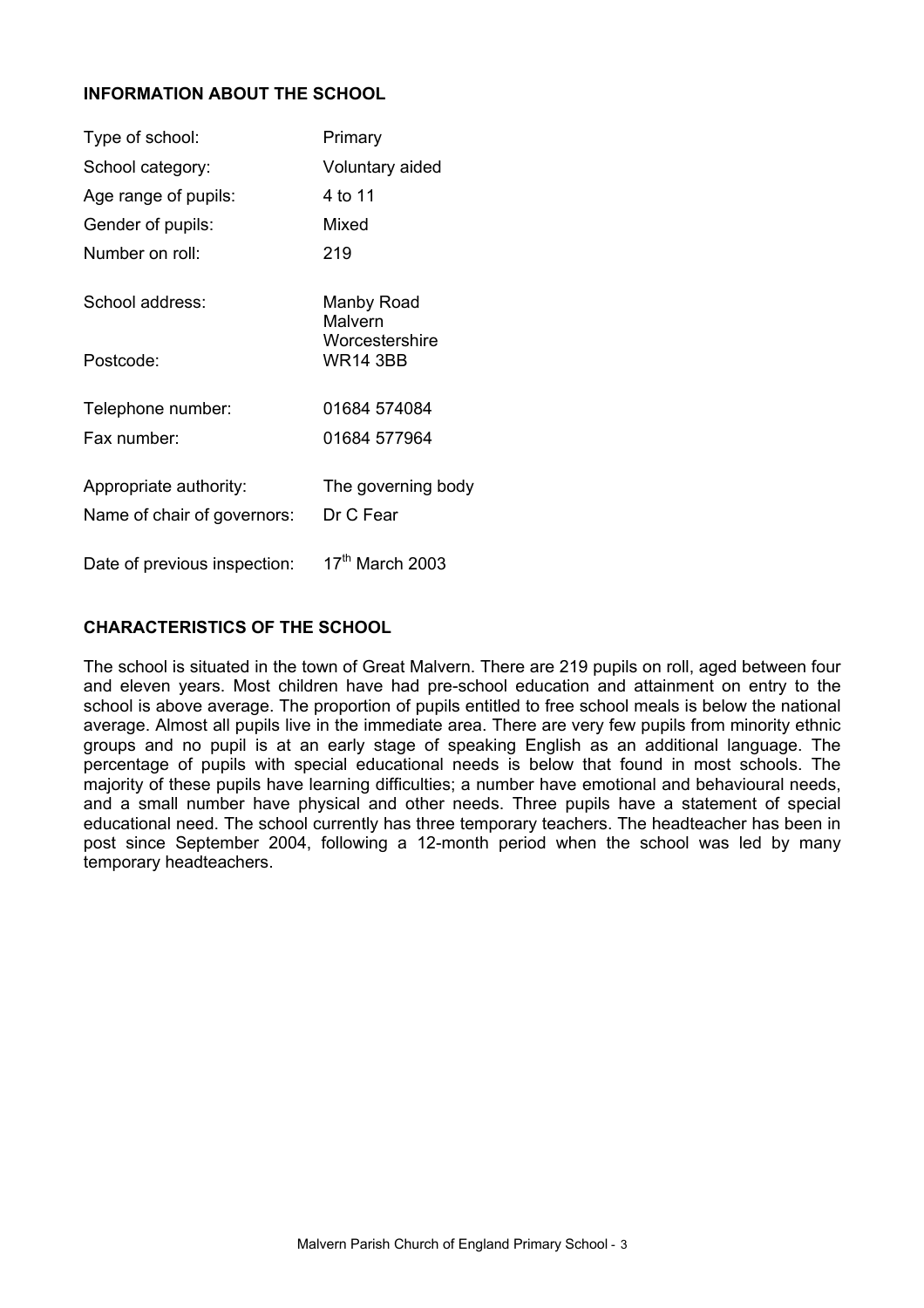# **INFORMATION ABOUT THE INSPECTION TEAM**

| Members of the inspection team          |                |                | <b>Subject responsibilities</b>                       |
|-----------------------------------------|----------------|----------------|-------------------------------------------------------|
| 18463<br>Lead inspector<br>Mr S Bywater |                |                | <b>Mathematics</b>                                    |
|                                         |                |                | Art and design                                        |
|                                         |                |                | Design and technology                                 |
|                                         |                |                | <b>Music</b>                                          |
| 9146                                    | Mr M Brennand  | Lay inspector  |                                                       |
| 29989                                   | Mrs P Goodsell | Team inspector | <b>Foundation Stage</b>                               |
|                                         |                |                | Science                                               |
|                                         |                |                | Physical education                                    |
|                                         |                |                | Personal, social and health education and citizenship |
| 17794                                   | Mr D Hardman   | Team inspector | English                                               |
|                                         |                |                | Geography                                             |
|                                         |                |                | History                                               |
|                                         |                |                | Information and communication technology              |
|                                         |                |                | Special educational needs                             |

The inspection contractor was:

 peakschoolhaus BPS Business Centre Brake Lane Boughton Nottinghamshire NG22 9HQ

Any concerns or complaints about the inspection or the report should be made initially to the inspection contractor. The procedures are set out in the leaflet *'Complaining about Ofsted Inspections'*, which is available from Ofsted Publications Centre (telephone 07002 637833) or Ofsted's website (www.ofsted.gov.uk).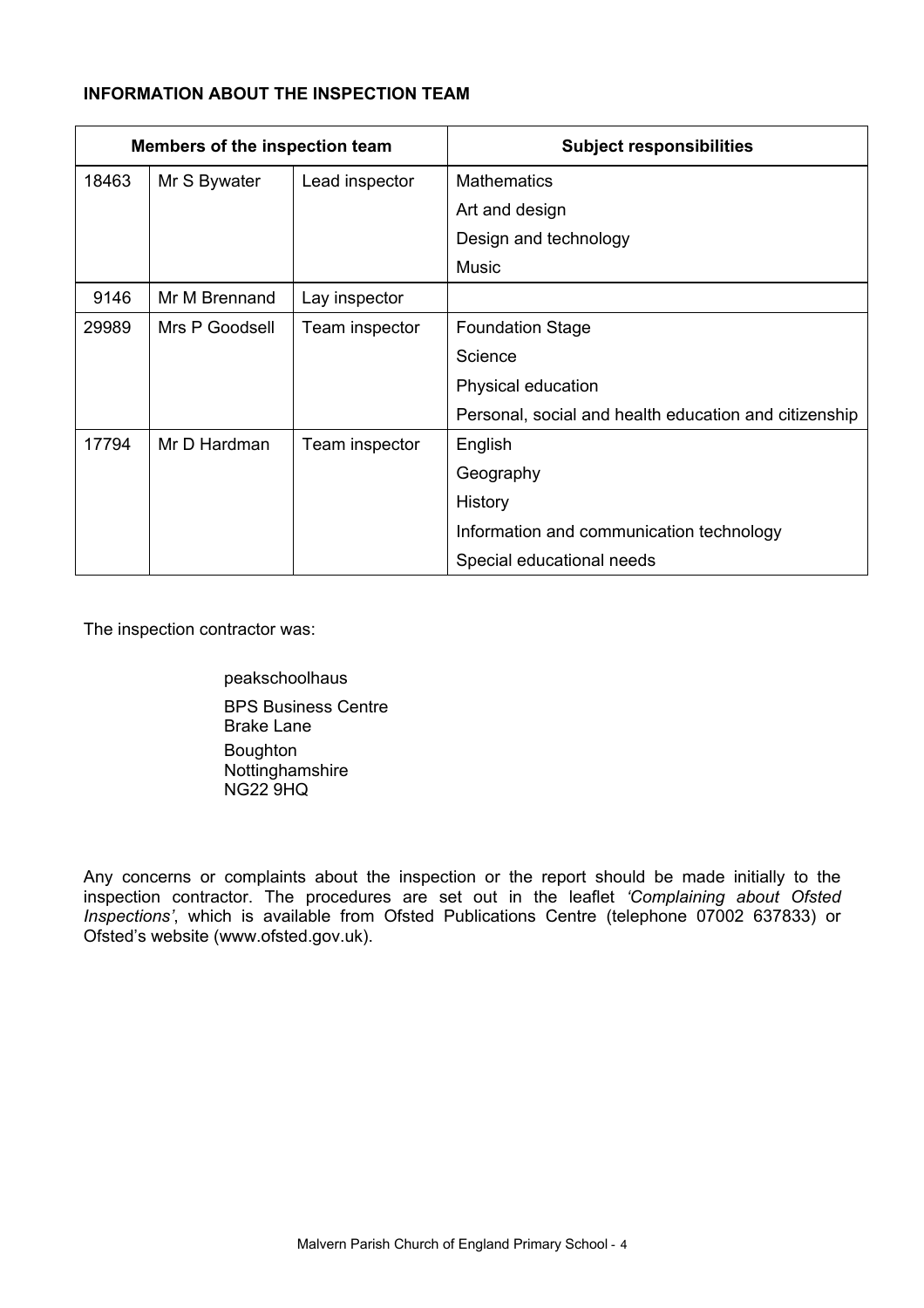## **REPORT CONTENTS**

|                                                                                                                                    | Page           |
|------------------------------------------------------------------------------------------------------------------------------------|----------------|
| <b>PART A: SUMMARY OF THE REPORT</b>                                                                                               | $\overline{7}$ |
| <b>PART B: COMMENTARY ON THE MAIN INSPECTION FINDINGS</b>                                                                          |                |
| <b>STANDARDS ACHIEVED BY PUPILS</b>                                                                                                | 9              |
| Standards achieved in areas of learning and subjects                                                                               |                |
| Pupils' attitudes, values and other personal qualities                                                                             |                |
| QUALITY OF EDUCATION PROVIDED BY THE SCHOOL                                                                                        | 11             |
| Teaching and learning<br>The curriculum<br>Care, guidance and support<br>Partnership with parents, other schools and the community |                |
| <b>LEADERSHIP AND MANAGEMENT</b>                                                                                                   | 16             |
| <b>PART C: THE QUALITY OF EDUCATION IN AREAS OF LEARNING</b><br><b>AND SUBJECTS</b>                                                | 19             |
| AREAS OF LEARNING IN THE FOUNDATION STAGE                                                                                          |                |
| <b>SUBJECTS IN KEY STAGES 1 AND 2</b>                                                                                              |                |
| <b>PART D: SUMMARY OF THE MAIN INSPECTION JUDGEMENTS</b>                                                                           | 31             |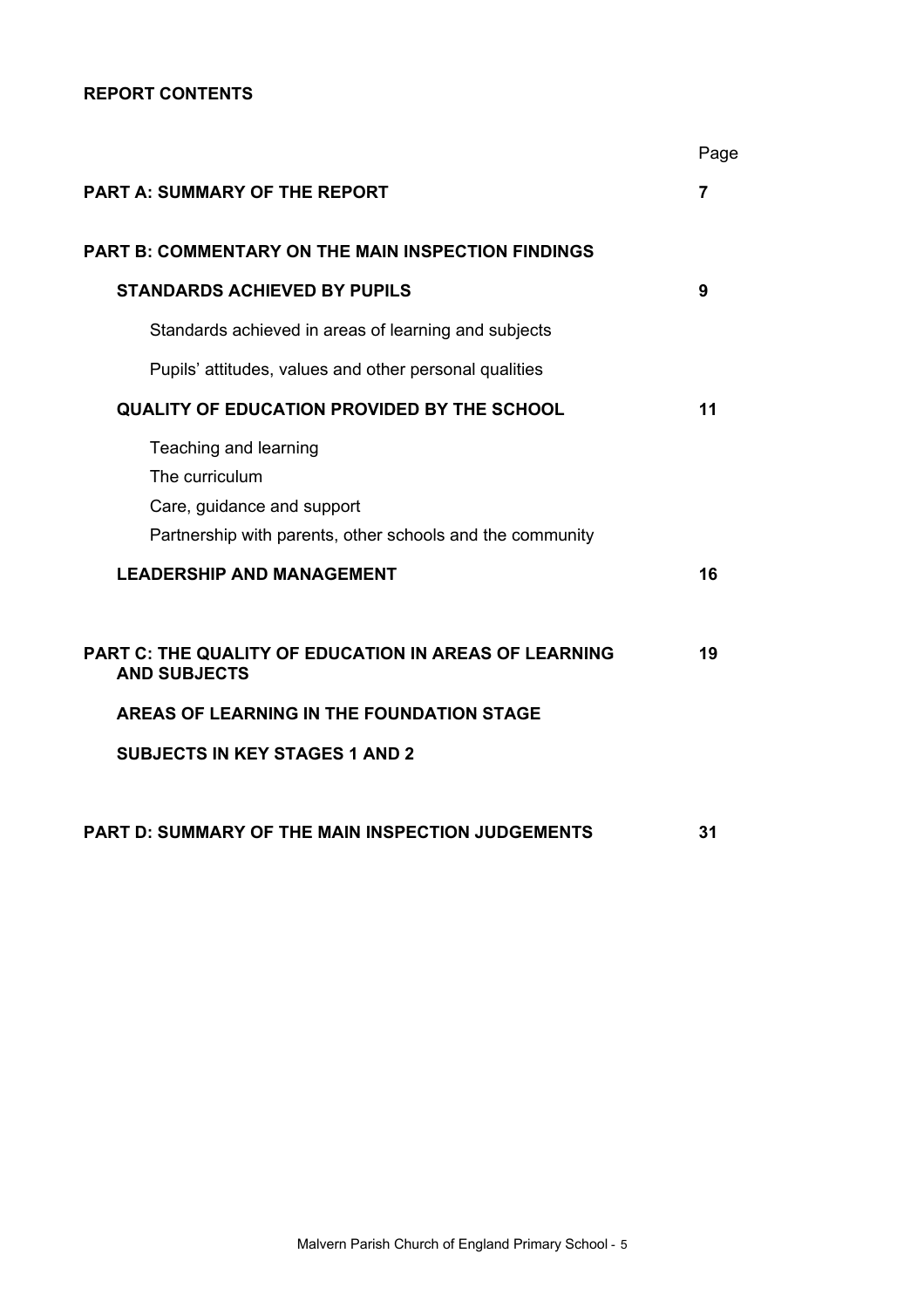Malvern Parish Church of England Primary School - 6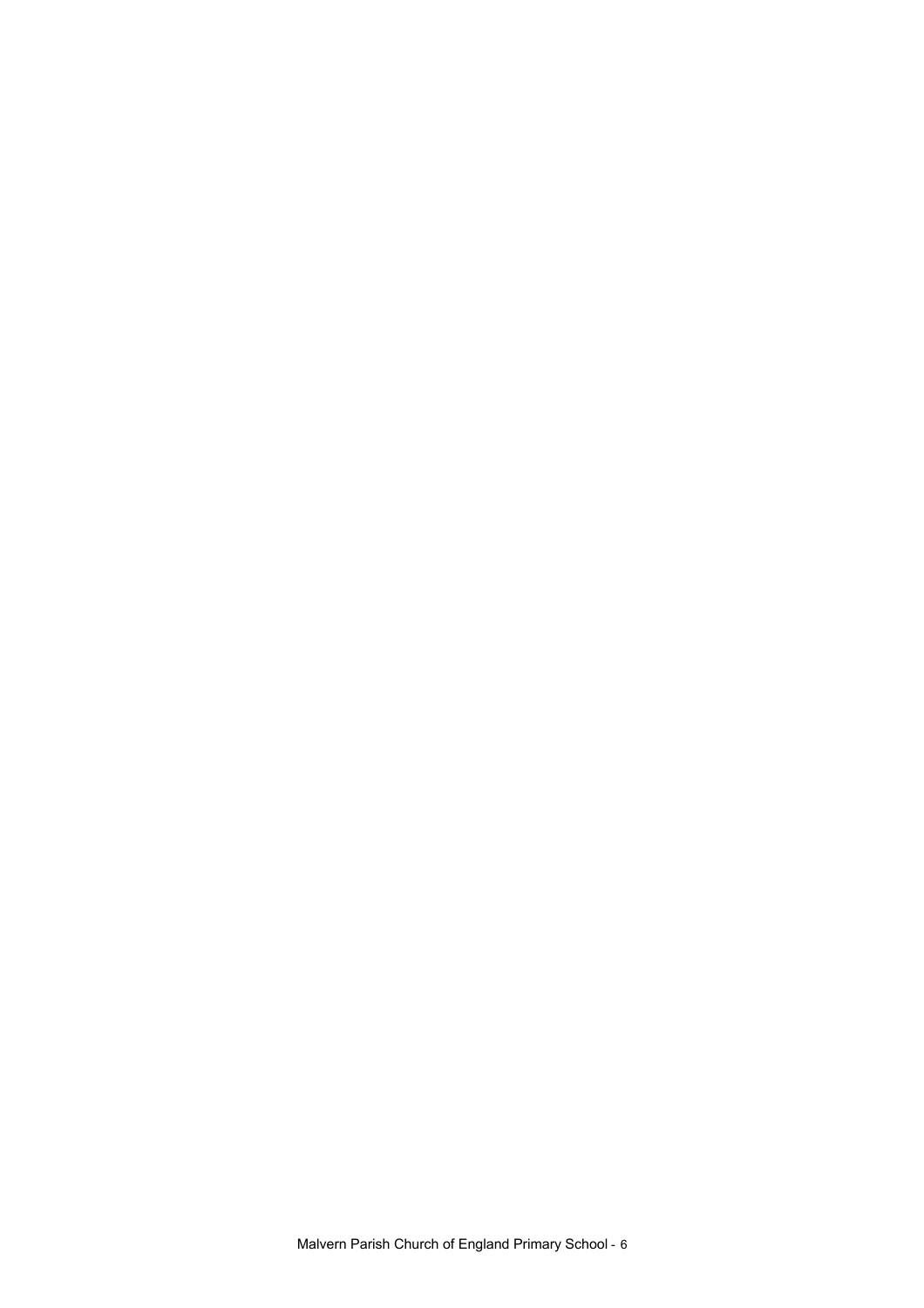## **PART A: SUMMARY OF THE REPORT**

#### **OVERALL EVALUATION**

**Malvern Parish Church of England Primary is an effective and inclusive school.** Good teaching ensures that all pupils achieve well and standards are generally well above average by the time pupils are 11 years old. This caring school is led and managed well and provides good value for money.

#### **The school's main strengths and weaknesses are:**

- Good teaching leads to pupils achieving well.
- The headteacher, who is supported effectively by an effective governing body and key staff. provides very good leadership.
- Pupils' personal, spiritual, moral and social development is promoted well.
- Pupils have good attitudes to school and their behaviour and relationships are generally good.
- The achievement of lower attainers in mathematics is not as good as other pupils'.
- Links with the community and other schools are good and parental links are improving.
- Behaviour in Year 2 is not as good as in other year groups because teachers are not consistently applying the school's behaviour policy.
- The support, care and guidance given to pupils are good.
- Though satisfactory, pupils' knowledge and understanding of Britain as a multi-cultural society is not developed well enough.

The school has made good progress since the last inspection. The Foundation Stage curriculum has improved very considerably through improved planning which reflects the six areas of learning, more varied classroom activities and more efficient organisation and management. Checking and improving teachers' performance are now seen as integral parts of school improvement, helping to raise standards in teaching and learning. Standards in writing and science for the more capable pupils have improved by the end of Year 6. Provision for information and communication technology (ICT) has also improved well. However, improving the achievement of lower attaining pupils in mathematics has not been tackled firmly enough.

#### **STANDARDS ACHIEVED**

| <b>Results in National</b><br>Curriculum tests at the |      | similar schools |      |      |
|-------------------------------------------------------|------|-----------------|------|------|
| end of Year 6, compared<br>with:                      | 2002 | 2003            | 2004 | 2004 |
| English                                               |      | $\forall$       | A    | B    |
| <b>Mathematics</b>                                    |      |                 |      | B    |
| Science                                               |      |                 |      |      |

*Key: A – well above average; B – above average; C – average; D – below average; E – well below average Similar schools are those whose pupils attained similarly at the end of Year 2.* 

Throughout the school**, pupils achieve well**. Pupils' attainment when they enter the school is above average overall. Children achieve very well in the reception class and exceed all the goals for learning in all areas of learning well. Pupils also achieve well in Years 1 to 6. As a result of their good achievement in Years 1 and 2, standards in reading, writing, speaking and listening and mathematics are currently above expectations in Year 2. Pupils also achieve well in science and ICT. By Year 6, standards in English and science are currently well above national expectations and standards in mathematics and ICT are above expectations. There was insufficient evidence to judge standards in other subjects. Pupils with special educational needs achieve well.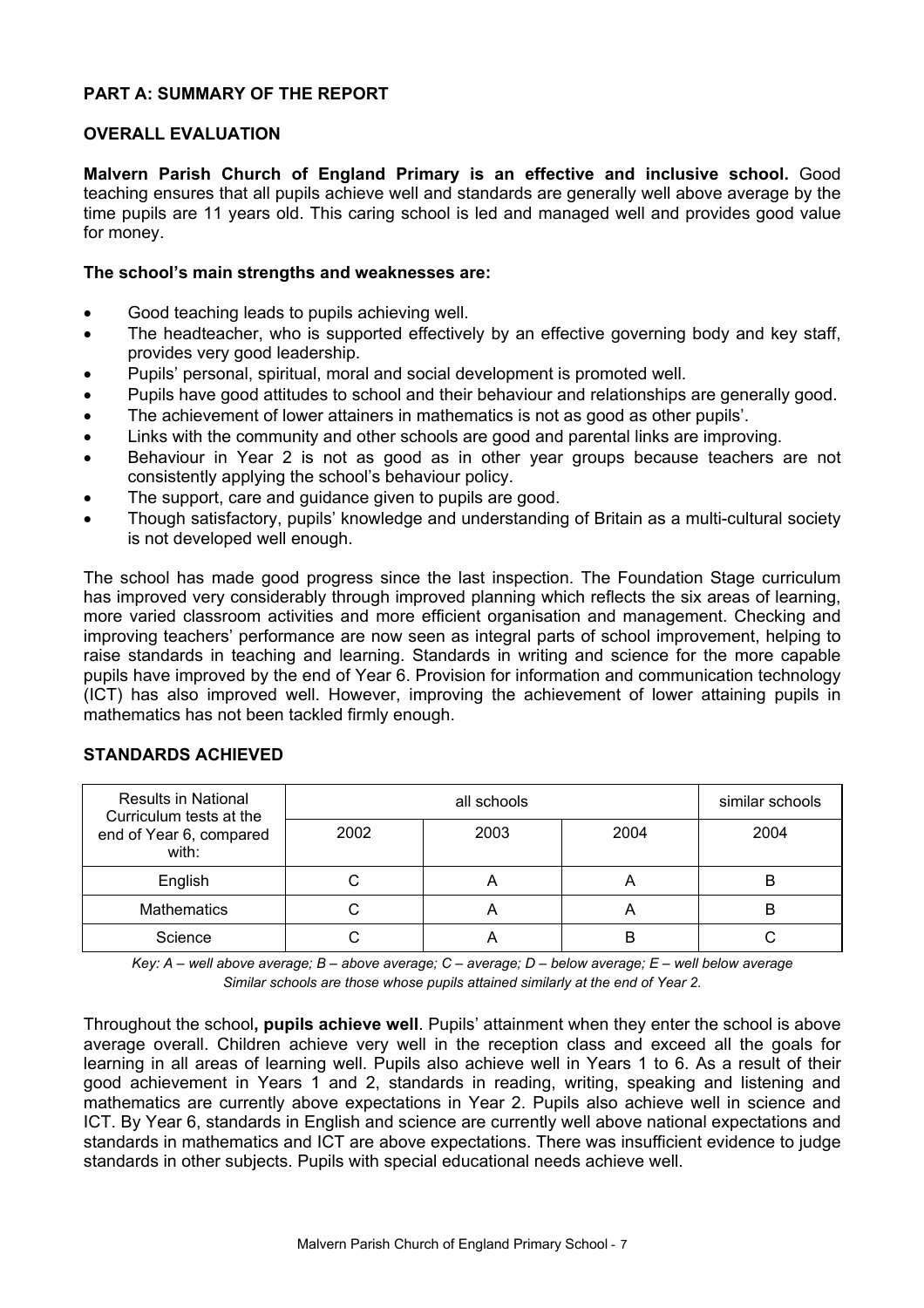**Pupils' personal qualities, including their spiritual, moral, social and cultural development, are good**. Pupils' attitudes are good and they are keen to work and take part in all aspects of school life. Pupils have good opportunities to develop personally and take on responsibilities. Their behaviour and relationships are also good overall. However, behaviour in Year 2 is often adequate at best, partly due to the inconsistent application of the procedures to manage behaviour. Pupils develop knowledge of other cultures but there is a lack of provision to make pupils aware of cultures other than their own in Britain. Attendance is well above average and most pupils arrive punctually.

## **QUALITY OF EDUCATION**

**The quality of education is good. Teaching is good** and the school has a good curriculum. The overall quality of assessment is satisfactory.

A high proportion of teaching is good or better. Teaching enables pupils with a wide range of needs to learn effectively. The teaching of basic skills in literacy and numeracy and the good management of pupils' behaviour are positive features in most classes. Support staff make an effective contribution to pupils' learning, especially in helping pupils with special educational needs. The school also meets effectively the needs of higher attaining pupils. The quality of pupils' learning is good. They are eager to learn, and clear about what is expected of them. They work well together. In most subjects, teachers use assessment satisfactorily to track pupils' attainment and set challenging work. However, in mathematics, assessment is not used well enough to identify what lower attaining pupils should do next. Teachers do not always identify mathematics targets on individual education plans.

A considerable range of activities both within and beyond the school day enhances and enriches the good quality curriculum. Pupils with special educational needs are effectively supported and they achieve well against their individual targets. Arrangements for the personal, social and health education of the pupils are good. There is a good level of care. Links with local schools and the community are good. The headteacher has successfully invested much time into improving relationships with parents. Although many parents express some concerns about the school, arrangements for communicating with parents have improved considerably.

## **LEADERSHIP AND MANAGEMENT**

**Leadership and management of the school are good.** Leadership by the headteacher is very good and by key staff good. The headteacher leads the staff team skilfully and provides an extremely clear sense of direction for the school to improve pupils' achievements. The whole school shares the headteacher's vision and clear commitment to inclusion. The effective governing body has a good understanding of the strengths and weaknesses of the school and holds the school to account.

## **PARENTS' AND PUPILS' VIEWS OF THE SCHOOL**

Parents speak highly of many aspects of school life, but responses in the parents' questionnaire indicate that they have concerns about the high turnover of staff and the effect this has had on children's learning. Pupils like their school and speak highly of it and particularly their teachers whom they regard as being very supportive and helpful.

#### **IMPROVEMENTS NEEDED**

The most important things the school should do to improve:

- continue to improve the achievement of lower attaining pupils in mathematics;
- be more consistent in dealing with behaviour;
- improve the provision to educate pupils about life in multi-cultural Britain.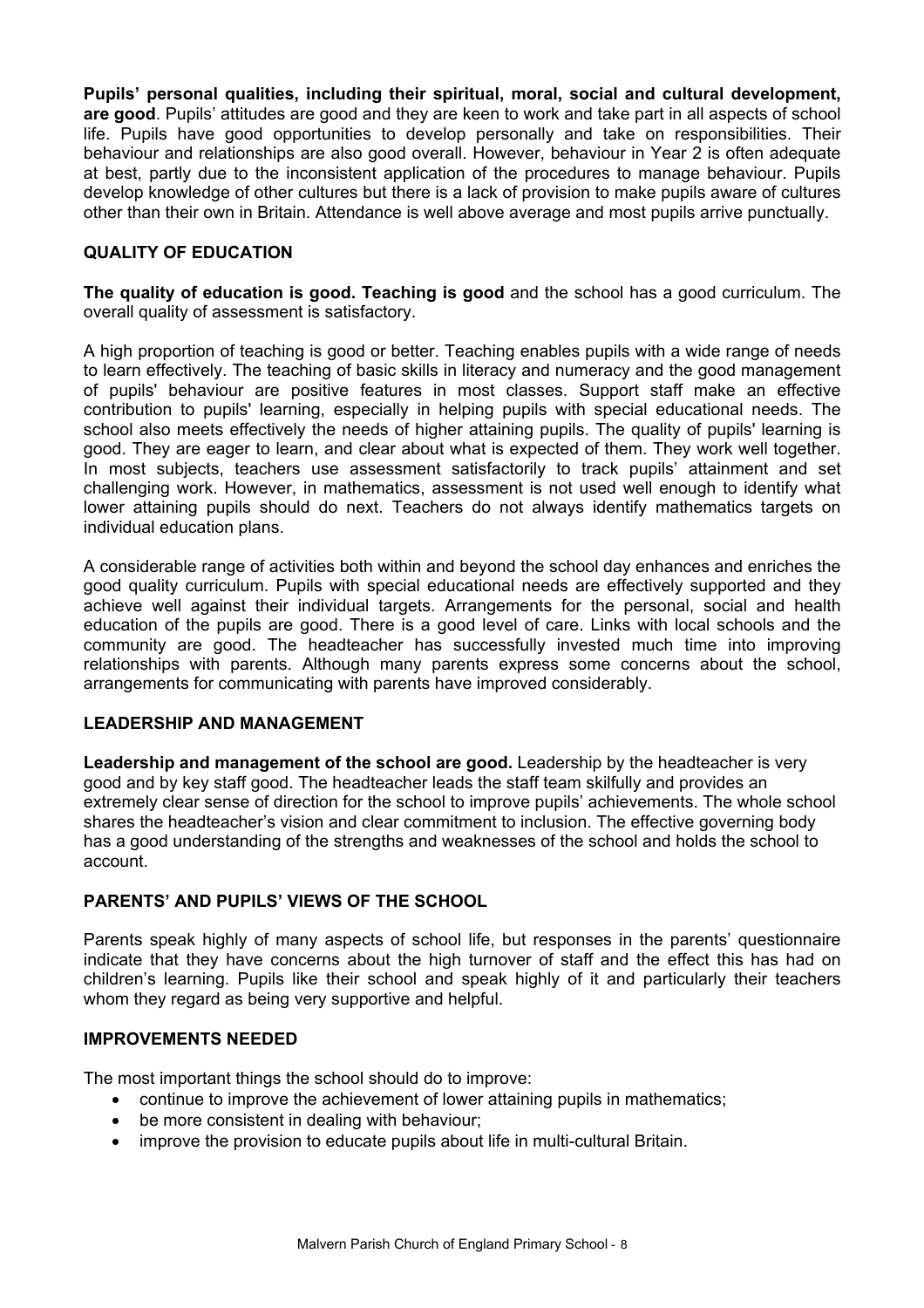## **PART B: COMMENTARY ON THE INSPECTION FINDINGS**

## **STANDARDS ACHIEVED BY PUPILS**

#### **Standards achieved in areas of learning and subjects**

Overall, children achieve well. Achievement of children in the Foundation Stage is very good and pupils achieve well in Years 1 to 6. Pupils with special educational needs achieve well as they progress through the school. By Year 2, standards are generally above average in English and mathematics. By Year 6, standards are well above average in English and above average in mathematics.

#### **Main strengths and weaknesses**

- Children make a very good start in the reception class.
- Pupils achieve well overall in Years 1 to 6 because teaching and learning are good.
- Lower attainers do not achieve as well as other groups in mathematics.
- Effective support enables pupils with special educational needs to achieve well.

#### **Commentary**

1. Children enter the reception class at the beginning of the autumn term. There is a broad range of attainment but overall standards are above the levels normally expected for their age. The very good provision in the reception class enables children to achieve very well and become keen learners. The majority of the children in reception have attained the early learning goals in all areas of learning and the majority are working within Level 1 of the National Curriculum.

#### *Standards in national tests at the end of Year 2 – average point scores in 2004*

| Standards in: | School results | National results |
|---------------|----------------|------------------|
| reading       | 17.4 (18.4)    | 15.8(15.7)       |
| writing       | 16.2 (16.6)    | 14.6 (14.6)      |
| mathematics   | 18.4 (17.4)    | 16.2 (16.3)      |

*There were 29 pupils in the year group. Figures in brackets are for the previous year* 

- 2. In the national tests at the end of Year 2 in 2004 (table above), the results were well above the national averages in reading, writing and mathematics. Compared with similar schools, standards were above average in reading and writing and well above average in mathematics. Teachers' assessments in science indicated that every child achieved at least the expected Level 2, placing the school in the top five per cent of schools nationally, and the proportion achieving the higher Level 3 was above average. Improvements over the past four years have been broadly in line with the national trend.
- 3. Currently, pupils achieve well overall in Years 1 and 2 because teaching and learning are good. As a result of their good achievement, standards in reading, writing, speaking and listening and mathematics are currently above expectations in Year 2. Pupils also achieve well in science and ICT.
- 4. The following table shows the results that pupils in Year 6 attained in 2004. When compared with schools nationally, the results were well above average in English and mathematics and above average in science. When compared with similar schools, the school's performance was above average in English and mathematics and average in science. The four-year trend in the school's improvement in Key Stage 2 is better than the national trend.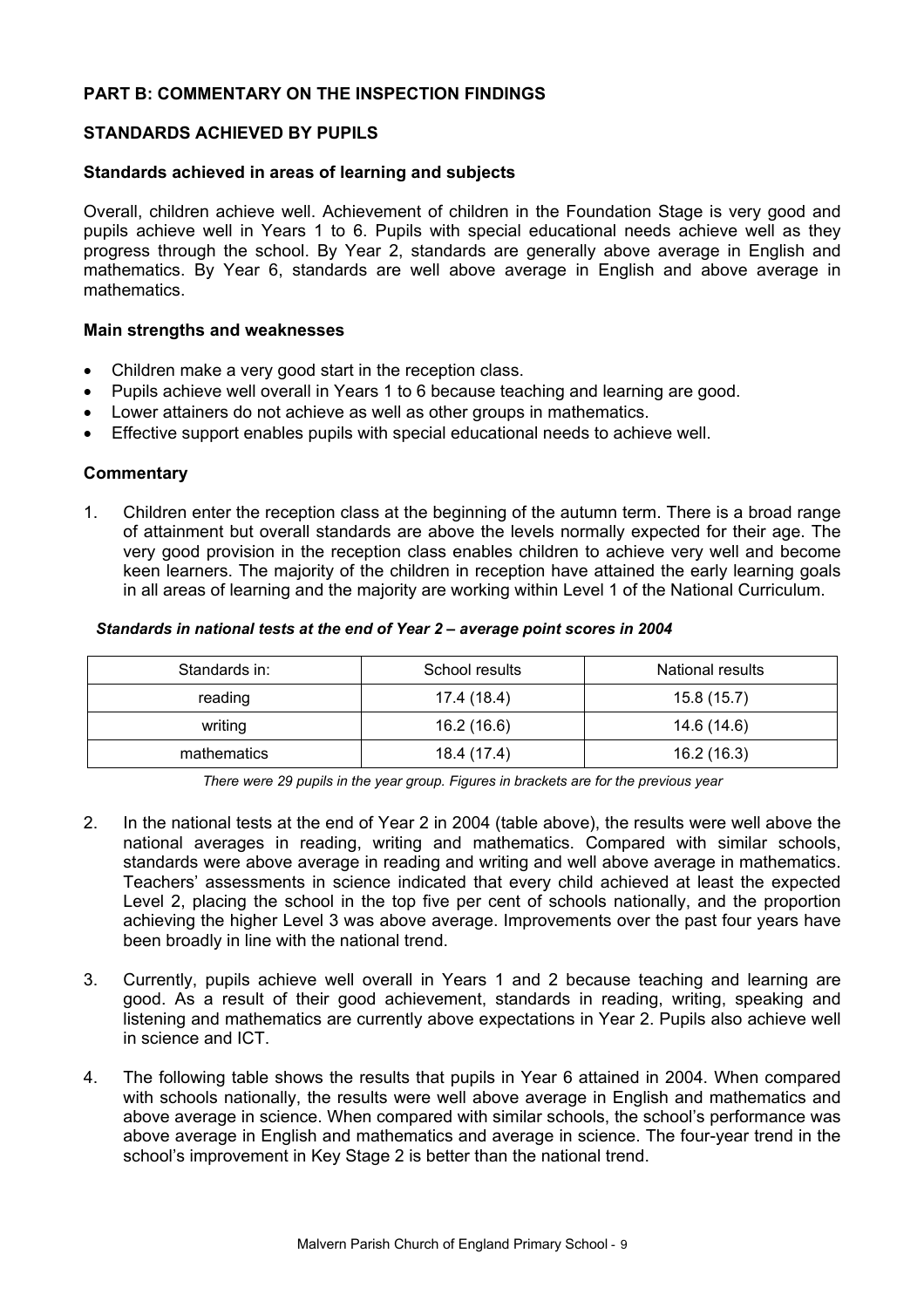#### *Standards in national tests at the end of Year 6 – average point scores in 2004*

| Standards in: | School results | National results |
|---------------|----------------|------------------|
| English       | 29.2 (28.5)    | 26.9 (26.8)      |
| mathematics   | 29.2 (28.7)    | 27.0 (26.8)      |
| science       | 29.7 (30.40)   | 28.6 (28.6)      |

*There were 33 pupils in the year group. Figures in brackets are for the previous year* 

- 5. Currently pupils achieve well in Years 3 to 6, and in Year 6 standards are well above average in English and science, and above average in mathematics and ICT. In English, the school makes good use of assessment information to identify pupils with special educational needs at an early stage in their learning and to set targets in their good individual education plans. They enable pupils to progress in small, well-defined stages. As a result, pupils with special educational needs achieve well in English because the work they do is well matched to their particular needs and they receive very good support. However, pupils who are lower attaining in mathematics are not always provided with sufficiently focused targets to enable them to improve their work.
- 6. Throughout the school, there was too little evidence to make a firm judgement about standards and achievement in other subjects. However, across the curriculum some high quality work was seen, for example in art and design and music. There is currently no recorded difference, and in the judgement of the inspection team, no difference between the attainment of boys and girls.

## **Pupils' attitudes, values and other personal qualities**

Attendance is very good. Pupils' attitudes and behaviour are good. Pupils' personal development, including their spiritual, moral, social and cultural development, is good.

## **Main strengths and weaknesses**

- Pupils have strong relationships and develop responsible attitudes.
- Pupils have a high opinion of their school.
- There is inconsistent application of the procedures to manage behaviour.
- There is a lack of provision to make pupils aware of cultures other than their own.
- There is a high level of attendance.

## **Commentary**

- 7. Malvern Parish Primary is a happy school in which pupils are encouraged to build good relationships and are given every opportunity to develop responsible attitudes. From the time they enter the Foundation Stage, the school makes great efforts to instil pupils with a sense of respect for others and it is successful in this. In the early years, children are taught to listen and be polite to one another. Paired and group activities encourage them to share resources and as a result, they develop good relationships. By the time they reach Year 6, pupils have acquired a high degree of maturity, demonstrating this through their willingness to take on a wide range of responsibilities.
- 8. Children have positive views about their school, much of this resulting from the way in which the school promotes good relationships. Across the age groups, pupils like their school and speak highly of it and particularly their teachers whom they regard as being very supportive and helpful.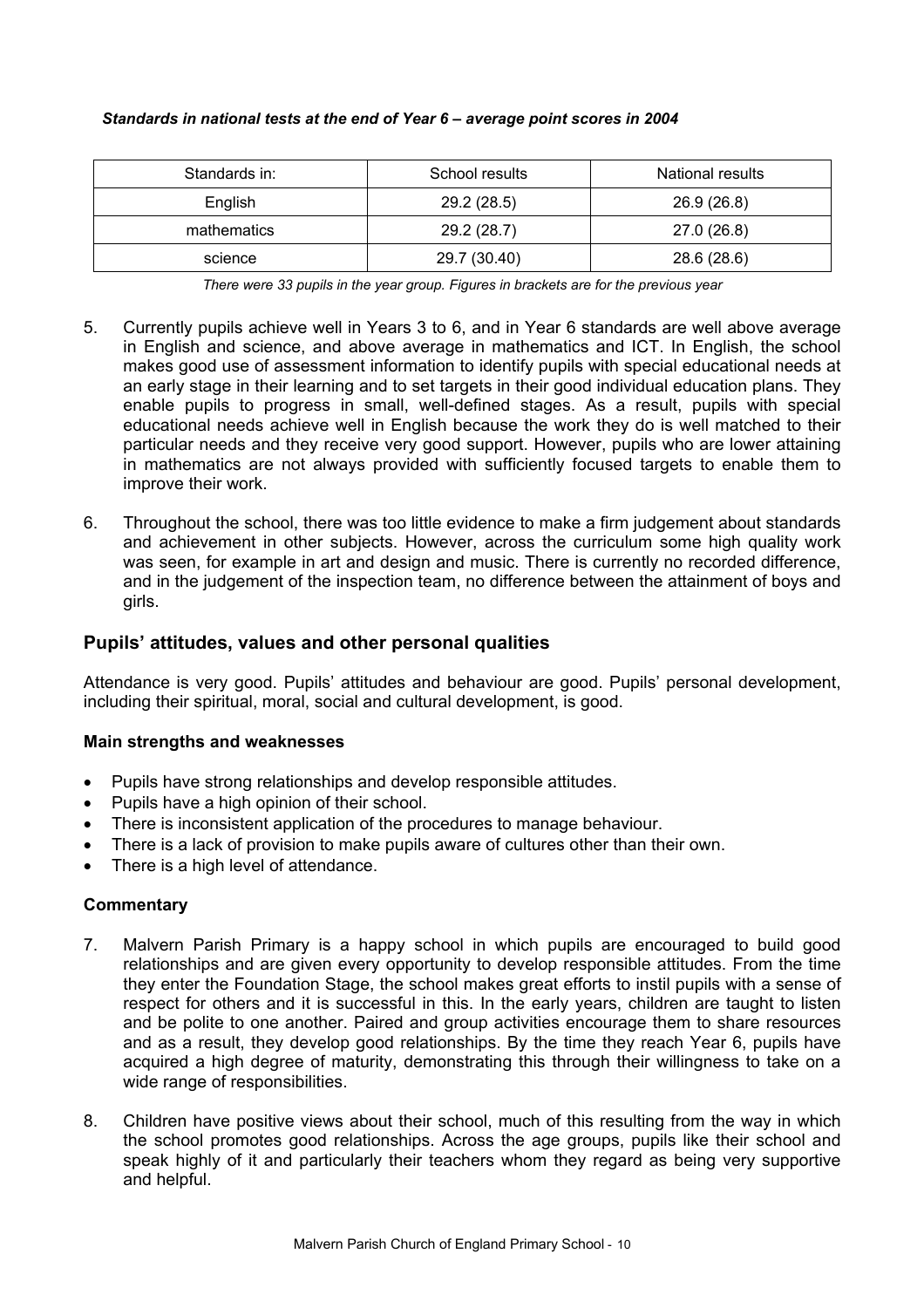- 9. Whilst behaviour is good overall, the inconsistent approach to managing behaviour, particularly in Year 2, means that the behaviour of a minority of pupils adversely affects the progress of others. Most of the problems occur when unacceptable behaviour goes unchecked, creating a circumstance where pupils are unaware of any boundaries. There have been no recent exclusions.
- 10. The provision for pupils' spiritual development is good. Pupils show their appreciation of beauty when they study mini-beasts under magnifying glasses. They experience the thrills of watching chicks emerge from their eggs and butterflies emerge from their chrysalis. They also reflect well when looking at the artwork of recognised artists. Moral development is promoted successfully through stories, religious education work and raising funds for charities. This supports pupils' positive attitudes and behaviour. Social and cultural development is supported well. Through activities in English, art, music and geography, pupils develop a good sense of their own cultural heritage. Although cultural provision is satisfactory, there are some weaknesses specifically relating to the awareness amongst pupils concerning other religions and cultures. Whilst a range of religions is studied in religious education, there are few if any visits to sites of other faith groups or to schools with a greater ethnic mix than that at Malvern.
- 11. Attendance for the academic year 2004/05 is well above the national figures and is very good. This is a direct reflection of the high opinions which children have of their school, together with the strong support from parents who are keen for their children to attend. There is no unauthorised absence.

#### *Attendance in the latest complete reporting year (96%)*

| Authorised absence |     | Unauthorised absence |     |
|--------------------|-----|----------------------|-----|
| School data        | 4.C | School data          |     |
| National data      |     | National data        | 0.4 |

*The table gives the percentage of half days (sessions) missed through absence for the latest complete reporting year.* 

# **QUALITY OF EDUCATION PROVIDED BY THE SCHOOL**

The quality of education provided by the school is good overall. Teaching and learning are good and the school provides a good curriculum. Assessment is satisfactory. The quality of care, support and guidance is good and there are satisfactory links with parents and good links with other schools and the community.

## **Teaching and learning**

The overall quality of teaching is good. As a consequence, the quality of learning is good. Assessment is satisfactory.

## **Main strengths and weaknesses**

- Children in the reception class receive high quality teaching.
- Teachers ensure that all pupils are involved in all activities.
- Teachers do not always plan effectively for lower attaining pupils in mathematics.
- Teachers use a wide range of resources to motivate pupils.
- Lessons are well organised to ensure pupils develop their skills, knowledge and understanding systematically.
- Behaviour management in most classes is good but it is inconsistent in Year 2.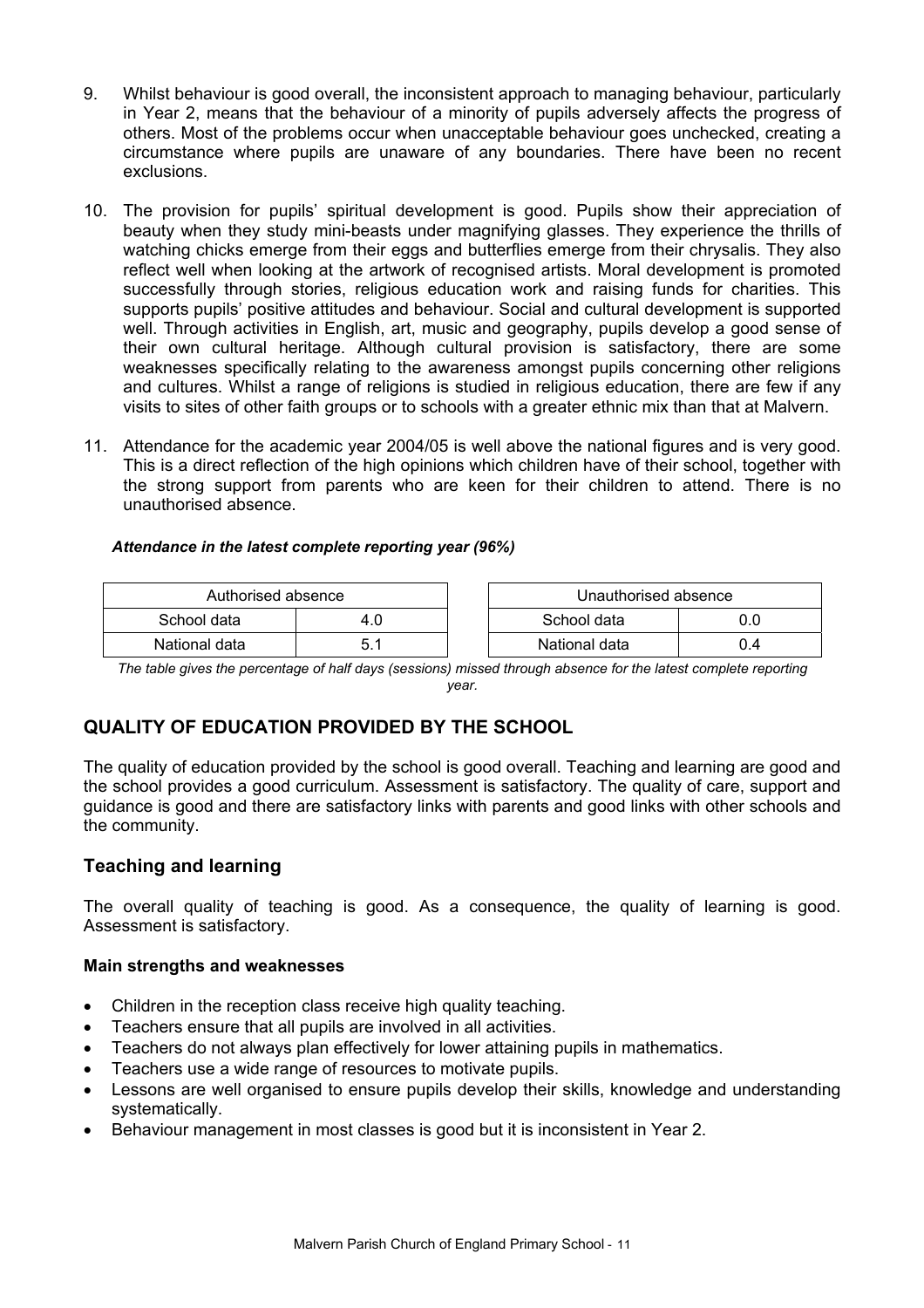## **Commentary**

| Excellent | Very good | Good     | Satisfactory | Unsatisfactory | Poor | Very poor |
|-----------|-----------|----------|--------------|----------------|------|-----------|
| (3%)      | 11 (30%)  | 15 (40%) | 10(27%)      |                |      |           |

#### *Summary of teaching observed during the inspection in 37 lessons*

*The table gives the number of lessons observed in each of the seven categories used to make judgements about lessons; figures in brackets show percentages where 30 or more lessons are seen.* 

- 12. The quality of teaching in the reception class is very good in all areas of learning. The teaching of basic skills of literacy and numeracy is thorough and results in the good progress seen in the early stages of developing their reading, writing and number skills. A particular strength is the emphasis put on strategies to develop children's thinking skills, through for example, the extension of their vocabulary, the asking of carefully framed questions and the way in which the children are given opportunities to phrase and develop their answers. This approach is having a positive impact on the children's progress and enabling them to communicate their ideas and opinions as well as gain additional knowledge and understanding. There is a very good balance between work that is directed by the teacher and activities chosen by the pupils themselves, which promotes children's personal, social and emotional development. Resources are well prepared and a good variety of teaching methods and approaches are used throughout the lessons. The classroom assistant supports individual and group activities very effectively and is skilled in asking questions that promote the children's learning. The arrangements to check what children know, understand, and can do are sound. Teachers know the children very well and they plan the next steps children need to take in their learning carefully. However, not enough use is made of ICT to track and record children's progress and check that children participate in all activities on a regular basis.
- 13. The school ensures that all pupils, whatever their capabilities, are included in all activities, which makes a positive contribution to their learning. The quality of teaching for pupils with special educational needs is good because teachers and classroom assistants have high expectations and carefully match the work to the needs of individual pupils.
- 14. Assessment overall is satisfactory. Since the appointment of the current headteacher, the school has been carefully tracking pupils' progress. As a result, teachers have a clear understanding of how well pupils are doing over the year, although teachers are not yet fully confident at using the results of their assessments to plan future work in all subjects. Most of the marking of work is consistently good and related to the objectives of the lesson. This helps pupils to recognise how well they are doing. Assessment in English is used well because teachers maintain effective records of pupils' achievements and plan sequential work as a result of their findings. In mathematics, however, teachers are not using the information gleaned well enough to ensure that pupils who are struggling are supported by having their needs recorded in individual education plans.
- 15. Throughout the school, teachers often make the most of first-hand experiences to arouse pupils' curiosity and interest by using appropriate artefacts, objects, visits, visitors and photographs and through the use of investigative work. For example, pupils in Year 4 experienced real awe and wonder as they observed on the interactive whiteboard a snail being viewed through a computer microscope. Most teachers have the confidence and skills to use ICT to enrich learning. Teachers also ensure they provide a variety of learning approaches to cater for all types of learning, for example by speaking and listening and by using practical equipment.
- 16. Much of the work, especially in English and mathematics, includes extension work as well as consolidation activities. The work also allows pupils to practise and apply their knowledge, skills and concepts. This enables pupils to communicate their learning in a variety of ways and for a variety of audiences. Lessons are generally well organised. The structure of lessons in the literacy and numeracy hour and most lessons leads to effective use of time. The learning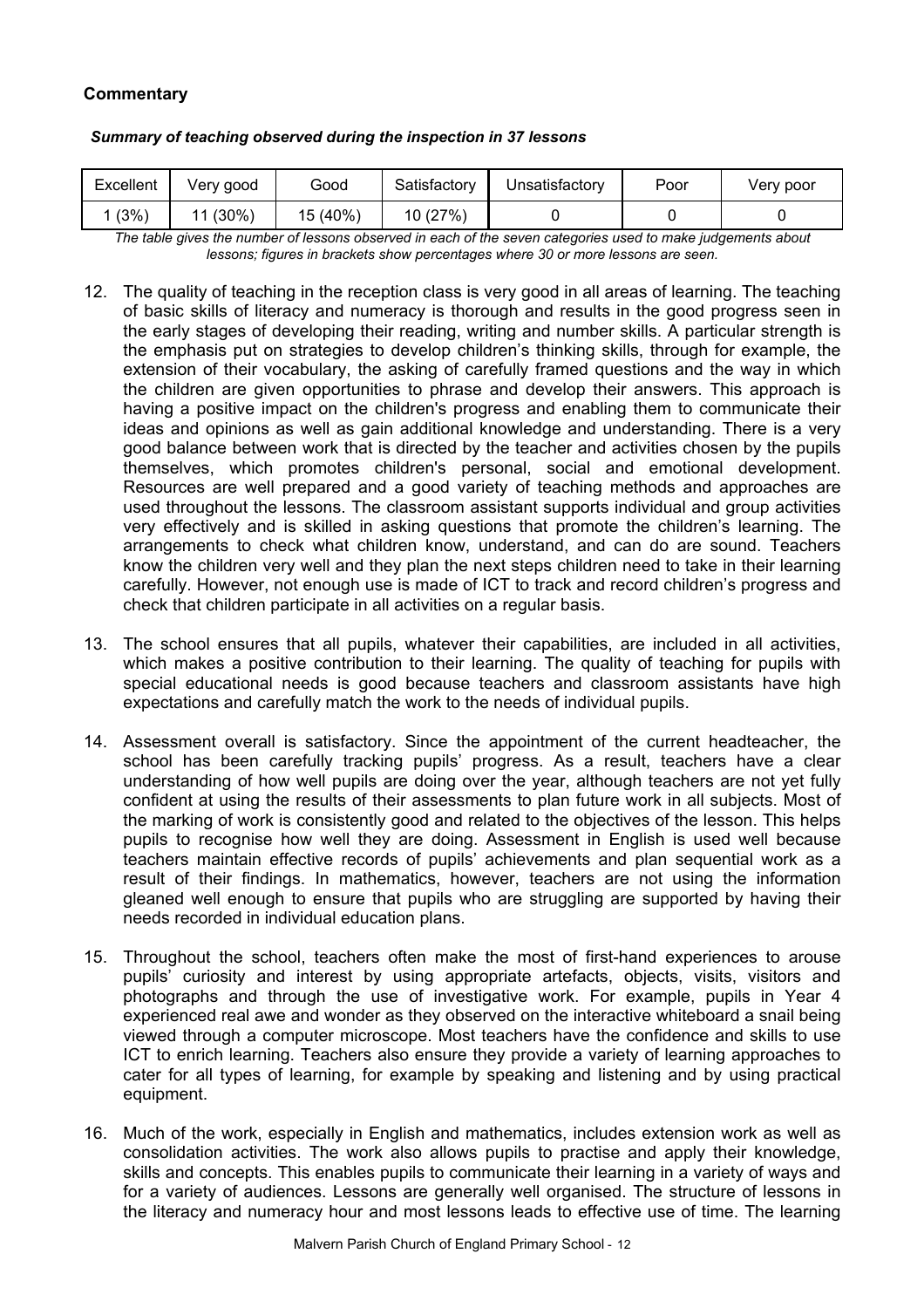intentions are made clear from the start and teachers use this format in other subjects. The structured lessons have a clear introduction, well-planned group activities and some effective endings where pupils' work can be shared and fully discussed. Teachers often refer to previous work at the beginning of each lesson or correct any common errors or misinterpretations. Questioning and discussion with pupils during lessons extend thinking and help them explore new ideas. This was seen to very good effect in a literacy lesson in Year 6 where questioning and suggestions by the teacher led to immediate evaluation and improvement in pupils' work as they studied the book *The Coming of the Surfman*. Effective verbal feedback to pupils is frequently helpful in showing pupils what is required to make progress. Plenary sessions are often used effectively to reinforce the teaching in a lesson and to check on pupils' understanding and progress.

- 17. Parents value the homework which the school provides and the school pays good attention to it. Scrutiny of the homework indicates that it is set regularly and supports pupils' learning in lessons well.
- 18. Most teachers have high expectations of pupils' behaviour and manage pupils well. In most classes, pupils are clear about classroom routines because teachers make their expectations for learning clear, and maintain a brisk pace through setting time constraints for tasks. Pupils respond well in these challenging lessons. Appropriate resources are made available for the pupils' use. However, in some year groups, particularly in Year 2, pupils are not always dealt with consistently. The school has a number of new staff and some are struggling to maintain good order at times, with the results that pupils are getting away with too much.

## **The curriculum**

The quality of the curriculum is good and there is good enrichment through activities both within and outside of the school day. The school's accommodation and resources are satisfactory.

## **Main strengths and weaknesses**

- The reception children make a very good start to school.
- Pupils with special educational needs are effectively supported and achieve well against their individual targets.
- There is good enrichment in the overall curriculum provided for the pupils.
- Arrangements for the personal, social and health education of the pupils are good.

## **Commentary**

l

21. Teachers and classroom assistants are working well together to ensure that a broad and balanced curriculum is provided for all the pupils. In particular, good attention is paid to the implementation of the National Literacy and Numeracy Strategies and the science curriculum throughout the school, resulting in the good and very good standards seen in these subjects. The overall planning of the curriculum has improved since the last inspection. There are guidelines for what is to be taught in all subjects and a clear plan identifies which topics will be covered and when. A significant development in the overall curriculum is the increased setting up of links between different subject areas. The school plans to develop further the relevance and application of these connections. Good arrangements are in place for the teaching of personal, social and health education. This is provided through science lessons, circle times<sup>1</sup> and specific lessons.

<sup>1</sup> The provision of a discussion period called circle time provides a good opportunity for pupils to talk over issues that face them as part of everyday life.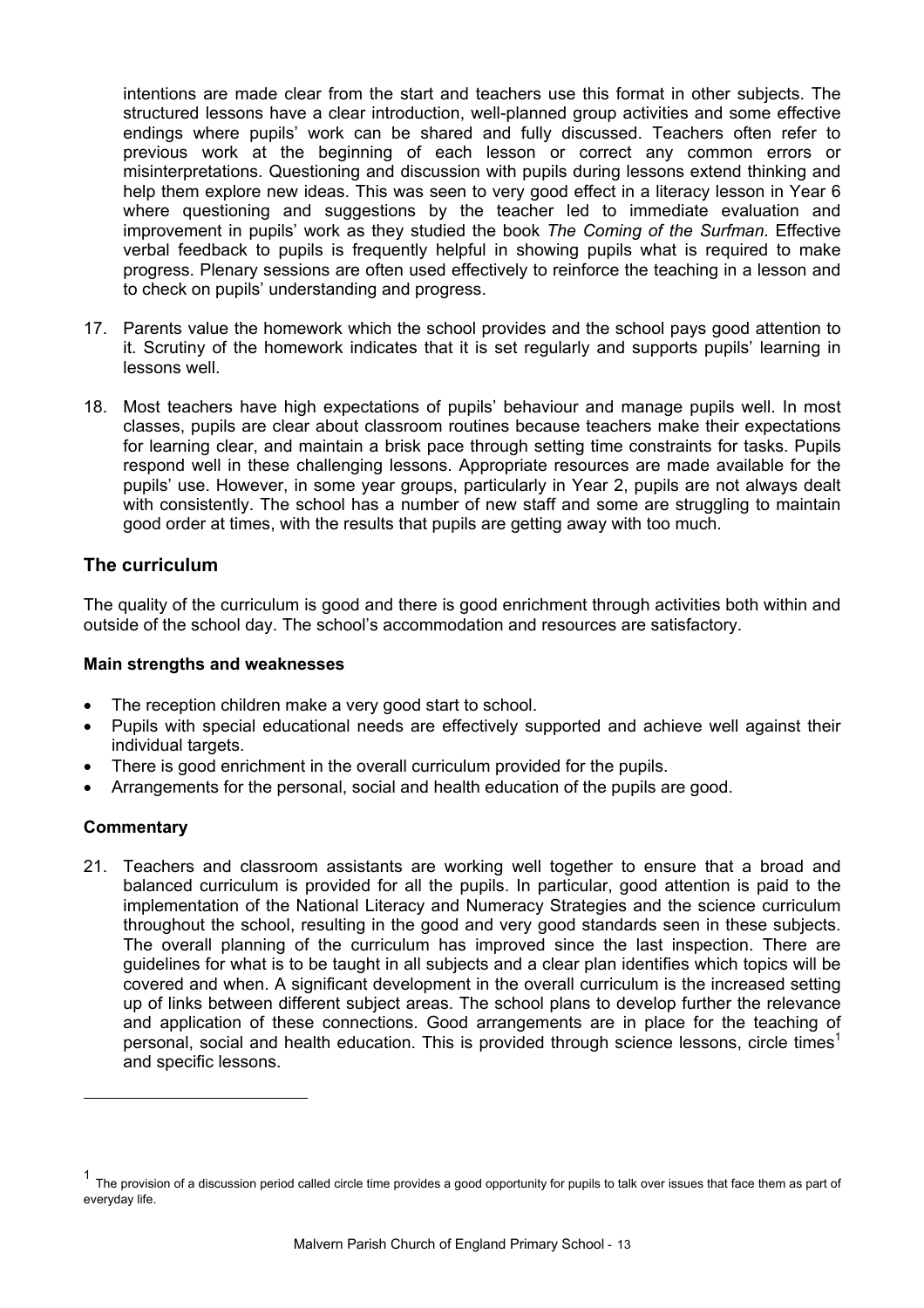- 22. There has been a very good improvement in the provision for the children in the reception class since the last inspection. Children have access to a very good range of well-planned and challenging learning activities and this provides a vigorous and positive start to their education. The classroom is well organised and provides a vibrant and interesting environment that encourages children to become involved in the learning opportunities provided. The school has made great strides in the development of the outdoor learning area for the children in the reception class and it has firm plans to further improve this as part of the overall building programme.
- *23.* Pupils with special educational needs are well supported by teachers and teaching assistants and this support enables these pupils to achieve well and make good progress against the targets that are set for them. The assistants are well trained and intervene sensitively to enable the pupils to sustain their attention and concentration and to participate in lessons and other activities. Good arrangements are in place to review the individual education plans on a regular basis and to determine the areas on which to concentrate. However, there are occasions when some teachers pay insufficient attention to setting targets that specifically concentrate on learning in numeracy.
- 24. The good enrichment of the curriculum through visits and visitors to the school greatly promotes the pupils' enthusiasm for learning and contributes well to their personal development. Staff and parents give generously of their time to organise a range of sporting. musical and other activities out of lesson time and these are enthusiastically attended. This enrichment of the curriculum promotes the pupils' enthusiasm for learning and contributes well to their personal development.
- 25. The school has made strenuous efforts to improve the accommodation. Extensive building plans are about to be implemented to improve the classrooms for several year groups and to provide better library facilities and extended outdoor provision for the reception class. The school has had a number of temporary headteachers and teachers over the past few years. Governors have tackled the issues of recruitment assiduously and at present there are sufficient staff to teach the curriculum satisfactorily. The situation is rapidly getting better as more permanent staff have been appointed for the next school year and there is an improvement in the range of skills they are bringing to the school. Already, the music curriculum is well supported by the use of a talented specialist music teacher. Resources are generally good and there has been a good improvement in the provision of ICT equipment, including the installation of interactive whiteboards throughout the school. Plans to increase further the number of laptop computers for use in the classrooms are well in hand.

## **Care, guidance and support**

The school has good arrangements for the care, safety and welfare of pupils. Advice and guidance to pupils' based on the monitoring of their personal development are good. The way in which the school seeks and acts upon pupils' views is satisfactory.

## **Main strengths and weaknesses**

- The arrangements for health and safety and child protection are good.
- There is a high level of pastoral care.
- Pupils with special educational needs are identified early and supported well.

#### **Commentary**

26. Arrangements for the care and welfare of pupils are good and staff demonstrate an empathetic approach to the children in their charge. Parents of all children and especially parents of children in the Foundation Stage are, rightly, confident that their children are in good hands at school. Standards of pastoral care ensure that pupils experience a secure and supportive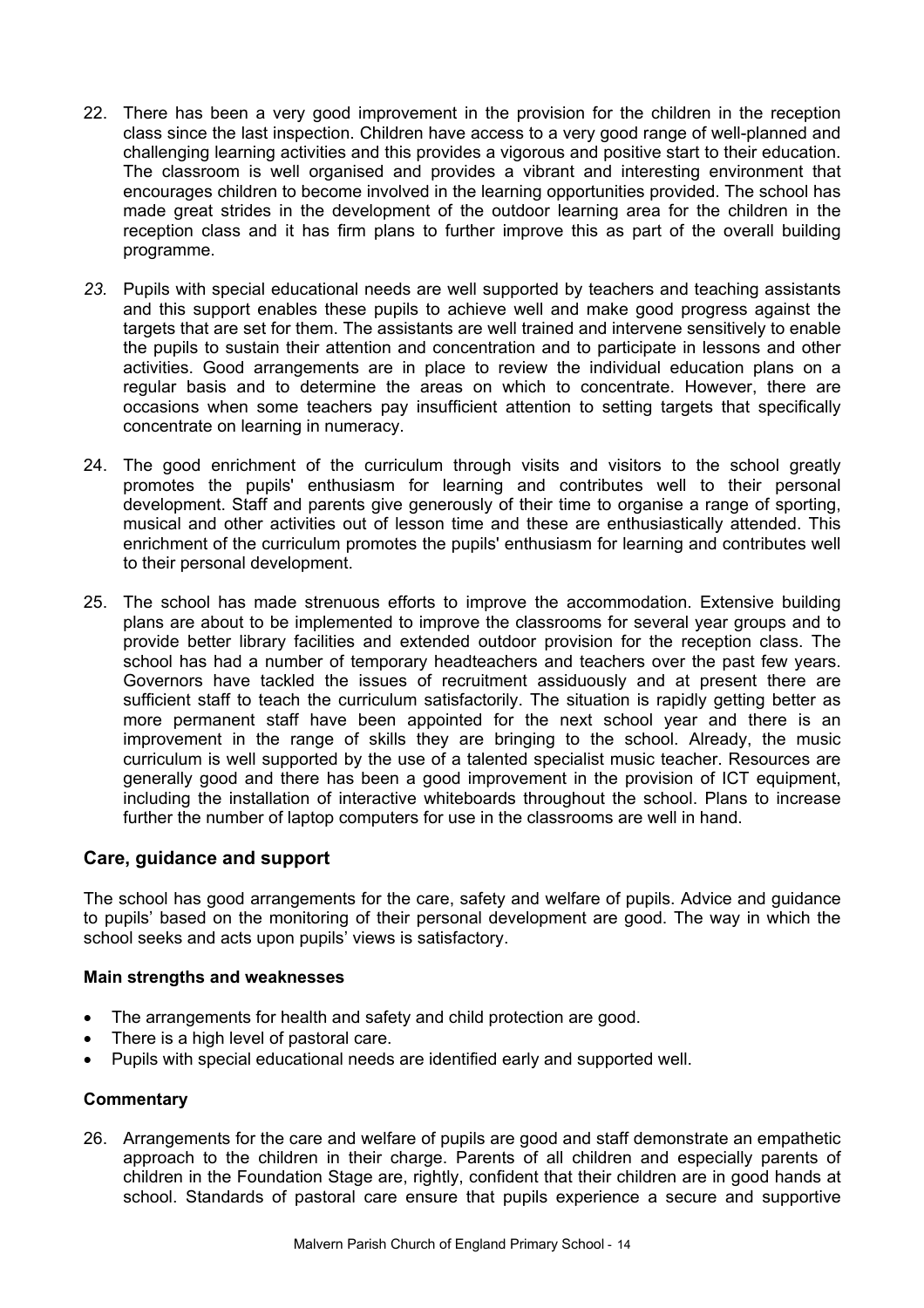learning environment in which they can achieve well and make good progress. At a formal level child protection procedures are good. The deputy headteacher is the nominated officer and he has undertaken the required training. The school is fortunate that there are few child protection issues but knowledge of the reporting arrangements and the records of those that have occurred are secure. Much work has also been done to ensure that the school complies with all the necessary health and safety requirements. The local education authority has offered good support by providing helpful guidelines on audit procedures. The health and safety policy has also been re-written with clear roles and responsibilities. The school is well served by a pro-active caretaker who carries out a daily visual check to ensure that the site is safe.

- 27. The close attention to pastoral care is continued throughout pupils' education. Arrangements begin at the start of the school day with a member of staff who greets pupils as they enter the playground. Being a relatively small school, staff know pupils well. As a result, they have a good understanding of what children are capable of and what is required to help them develop. Pupils confirm that there is a good level of care, citing as particular strengths the cheerful atmosphere and the way in which staff listen to them when they have a concern. There are satisfactory systems in place to track pupils' academic progress and identify pupils who may need additional support. Pupils with special educational needs receive good support in school. This has a positive impact on standards and achievement. There is early identification of need, especially in literacy, and as a result, effective strategies to improve learning are put in place as soon as possible. The regular monitoring and reviewing of pupils' needs ensure that, with the exception of lower attaining pupils in mathematics, they are being met effectively. Links with outside agencies are satisfactory.
- 28. The school values the views of pupils and has established satisfactory ways to involve them in its work. However, the school recognises there is room for improvement and intends to reestablish a school council. Pupils know that their views matter and that they can influence school decision-making. They say that this motivates them to show interest in the school.

## **Partnership with parents, other schools and the community**

The school has established satisfactory links with parents. Links with the community and other schools are good.

## **Main strengths and weaknesses**

- There are improving arrangements for communicating with parents; these are now satisfactory.
- There are still negative perceptions which many parents hold about the school.
- There is strong support of the local cluster of schools.
- There are positive and worthwhile links with the community

#### **Commentary**

- 29. Since her arrival in September 2004, the headteacher has invested much time into improving the relationships with parents. Whilst there have been considerable improvements in the way the school relates to parents, the questionnaire completed by parents indicates that concerns remain over the high turnover of staff and the effect this has had on children's learning. The appointment of a new headteacher is a positive first move in addressing this situation and discussions with her and with parents indicate a genuine commitment to resolving the issue. Links with parents are satisfactory and this is a significant improvement since the last inspection.
- 30. Parents and carers of children in the reception class have good opportunities on a day-to-day basis to discuss with staff any problems that arise. There are very good arrangements in place to ensure a smooth entry of children into the school. Staff liaise with the pre-school settings attended by the children, and relevant and helpful information is often passed to the school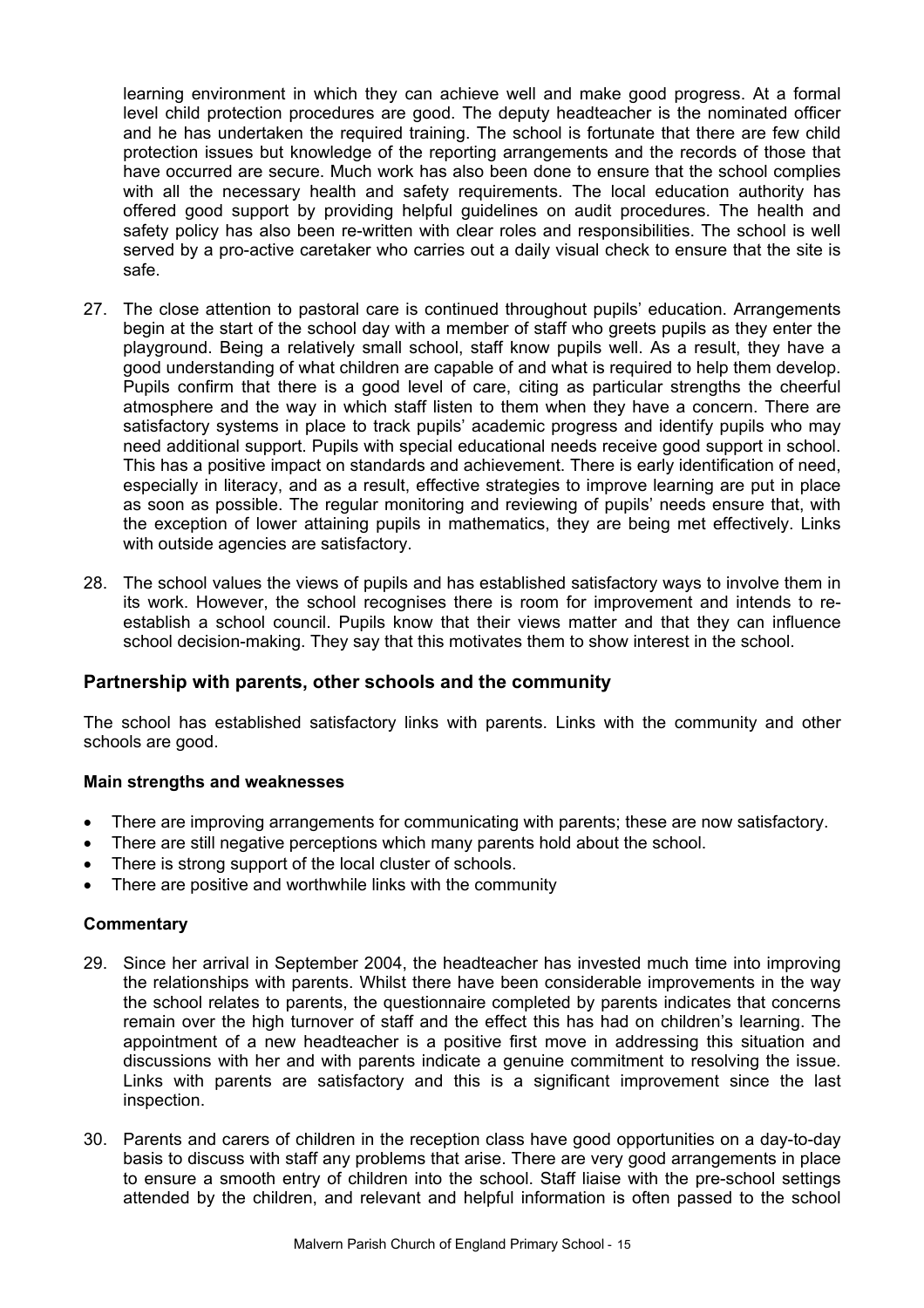regarding the children's progress and attainment. Meetings with parents give good information about the topics that the children will be covering and how the basic skills will be taught, together with ways that the parents can help their children at home. Children make visits to the class before they start school and staff make home visits; these features help the children to get to know the adults and some of the routines before they start school on a formal basis.

- 31. In response to concerns about the level of information that parents receive, a regular weekly newsletter gives ample notice of forthcoming events. Staff are available at the end of the day to meet with parents, in an informal setting, to pass on information and parents are invited to the weekly Celebration assembly. Each term, curriculum sheets provide information on the topics of study for the term. Parents have good opportunities to discuss their children's progress at the twice-yearly consultation evenings. The annual reports to parents have been revised recently to provide clearer information of the level at which their children are working. Early feedback from parents indicates that they very pleased with the new format. Parents are informed at an early stage if their child has special educational needs and are made aware of targets in their child's individual education plan.
- 32. The school has established a wide range of links with the community, which helps to broaden pupils' understanding of the wider world. There are close ties with three churches, and the vicars of two of these churches are school governors. Each year, the school choir performs with distinction at a local home for old aged pensioners and the local environment is used to good effect to enhance the study of history and geography.
- 33. The school is a member of a highly supportive local cluster of schools, through which much information is shared. The headteacher was particularly grateful for the help she received in revising the school's health and safety policy. The school benefits considerably from the close links and proximity of a local independent school by being given the use of their swimming pool and sports facilities together with the theatre in which they perform their annual production. Language students also run a French club for pupils in Years 3 to 6. Through the links with local primary and secondary schools, there are good links in support of the teaching of ICT and in return Malvern Parish Primary takes a number of secondary school pupils on work experience.

## **LEADERSHIP AND MANAGEMENT**

Leadership and management of the school are good. Leadership by the headteacher is very good and by key staff good. The involvement in and governance of the school by the governing body are good.

## **Main strengths and weaknesses**

- The headteacher provides the school with a very good sense of direction, enabling a strong drive to improve pupils' achievements.
- The headteacher is providing a very good lead in the development of the school staff into a strong team.
- The whole school shares the headteacher's clear commitment to inclusion.
- The governing body has a good understanding of the strengths and weaknesses of the school and assists in shaping a clear vision for its work.

## **Commentary**

34. In the last report, inspectors identified weaknesses in the leadership and management of the school. This related to the role of the governors, which was poorly developed since they did not comply with statutory requirements and had not been involved in school self-evaluation or in focusing development planning. Following the report, the role of the governors in the school has been completely restructured. They are now an effective governing body and meet their statutory requirements very well. The governing body is involved closely in improving standards and providing constructive criticism of the work of the school.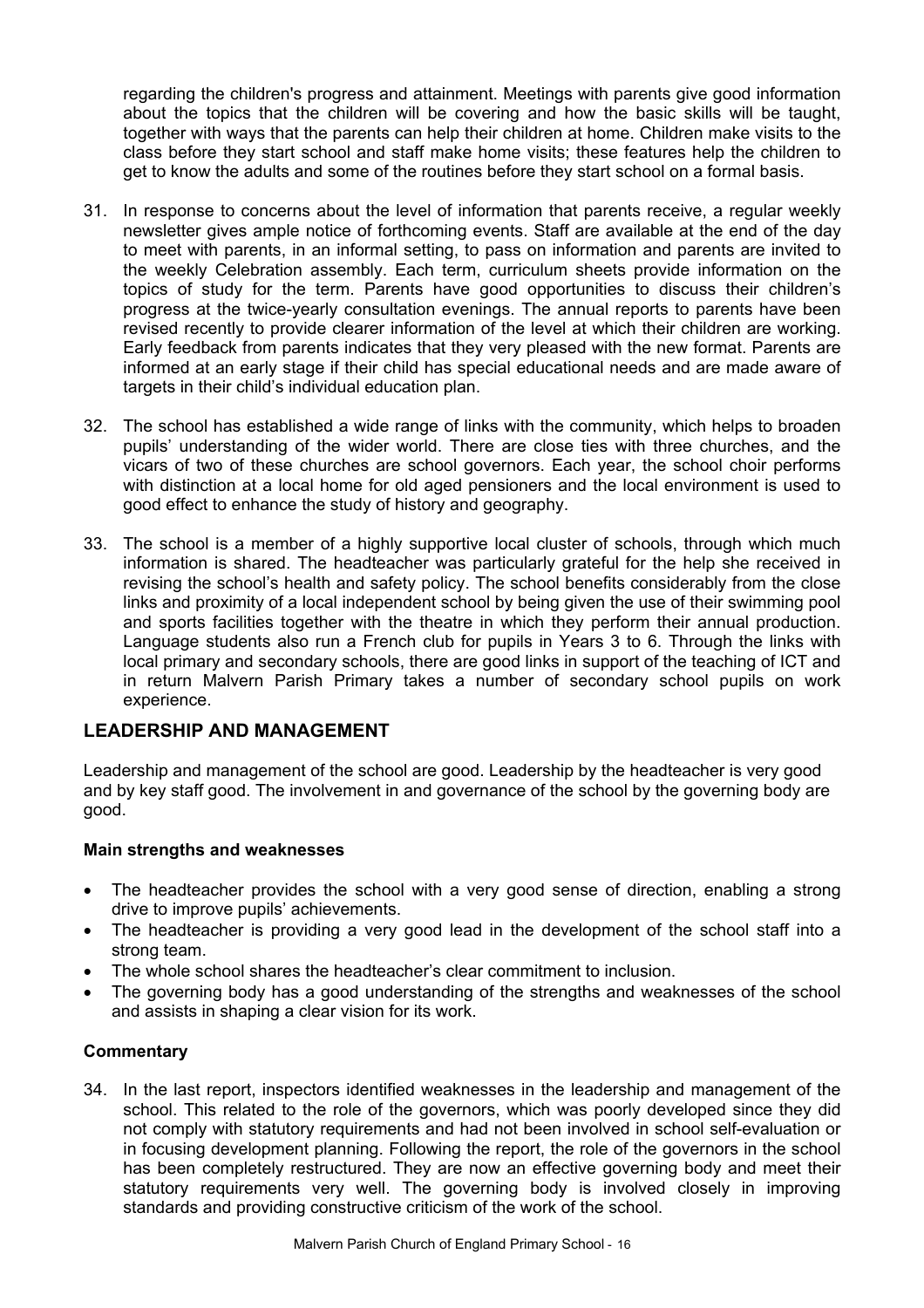- 35. Since the appointment of the headteacher in September 2004, the school has improved very well. With a very clear vision, she has been successful in forging a strong team of teaching and non-teaching staff who are committed to school improvement and greater partnership with parents. The school has overcome the potential barrier of recent staff changes well and pupils' achievements are not adversely affected. The care of the staff, the high morale of staff and pupils, and the very clear direction for the school given by the headteacher, were all recognised and valued by the parents at the meeting with inspectors. The headteacher and staff meet regularly to discuss common issues and oversee work in the different aspects and subjects of the school. A very good sense of direction is apparent and pupils achieve well when compared to their earlier attainment.
- 36. The provision for pupils with special educational needs is well managed by the special educational needs co-ordinators who ensure the school responds appropriately to pupils' needs, advise colleagues and check on provision. In addition, the governor responsible for this area of development is very well informed on all aspects of the special educational needs provision and is a regular visitor to classes and to meetings with the co-ordinators. The result of all these initiatives is shown in the way that inclusion is a very important element of the work in the school and all pupils, whatever their capability, are fully included in the life of the school.
- 37. The headteacher's very good leadership ensures that any difficulties are identified and dealt with as they arise. This is shown in the way the headteacher has forged a strong team. By including temporary staff recently appointed to the school, the headteacher has generated an equally strong team spirit where all staff work very well together for the benefit of pupils. Staff in the reception class, for example, work very well as a highly effective team. Sharing the responsibility for the leadership and management of the Foundation Stage has enabled them to see what needed to be done and to decide how changes can be implemented. Training, visiting other Early Years' settings, taking advice form the local education authority and an open-minded approach to tackling the problems identified at the time of the last inspection have combined to enable the teachers and their assistant to develop a shared vision for improvement. They have implemented the new curriculum for the children in the reception class very effectively. A new manager with responsibility for Years 1 and 2 and the reception year has recently been appointed and will take up his post in September.
- 38. Subject co-ordinators monitor their colleagues' teaching, check lesson plans and scrutinise samples of pupils' work. All teachers have their literacy and numeracy lessons observed regularly. Teachers receive detailed feedback on the quality of their lessons and areas for improvement. The headteacher follows up the areas for improvement and ensures that these are part of the performance management targets for staff. Professional development of all staff is given high priority in order to improve staff knowledge and expertise and to enable them to find out about new initiatives that will benefit the children's learning and so raise standards.
- 39. The work rate is extremely high and reflects the headteacher's very good leadership and the teachers' willing and conscientious approach. Staff and governors, following the successful completion of the action plan following the last inspection, have produced the school improvement plan. The list of priorities fits the needs of the school very well as it moves forward following a long period of uncertainty when a series of different headteachers were in post. Subject leaders contribute to the plan with their detailed action plans for their curriculum areas. They are taking full responsibility for monitoring the progress being made. Selfevaluation is very accurate.
- 40. The governing body is very committed to supporting the school and holding it to account. This is demonstrated clearly by the governors' knowledge of the progress pupils make. They have a clear idea of the school's standards in English, mathematics and science, because they are linked to different subjects, regularly watch lessons, and discuss progress in the curriculum committee meetings. The headteacher provides governors with regular, clear reports on the progress of all aspects of school life. In addition, governors have kept a close eye on the extent to which the key issues arising from the last inspection report have been addressed.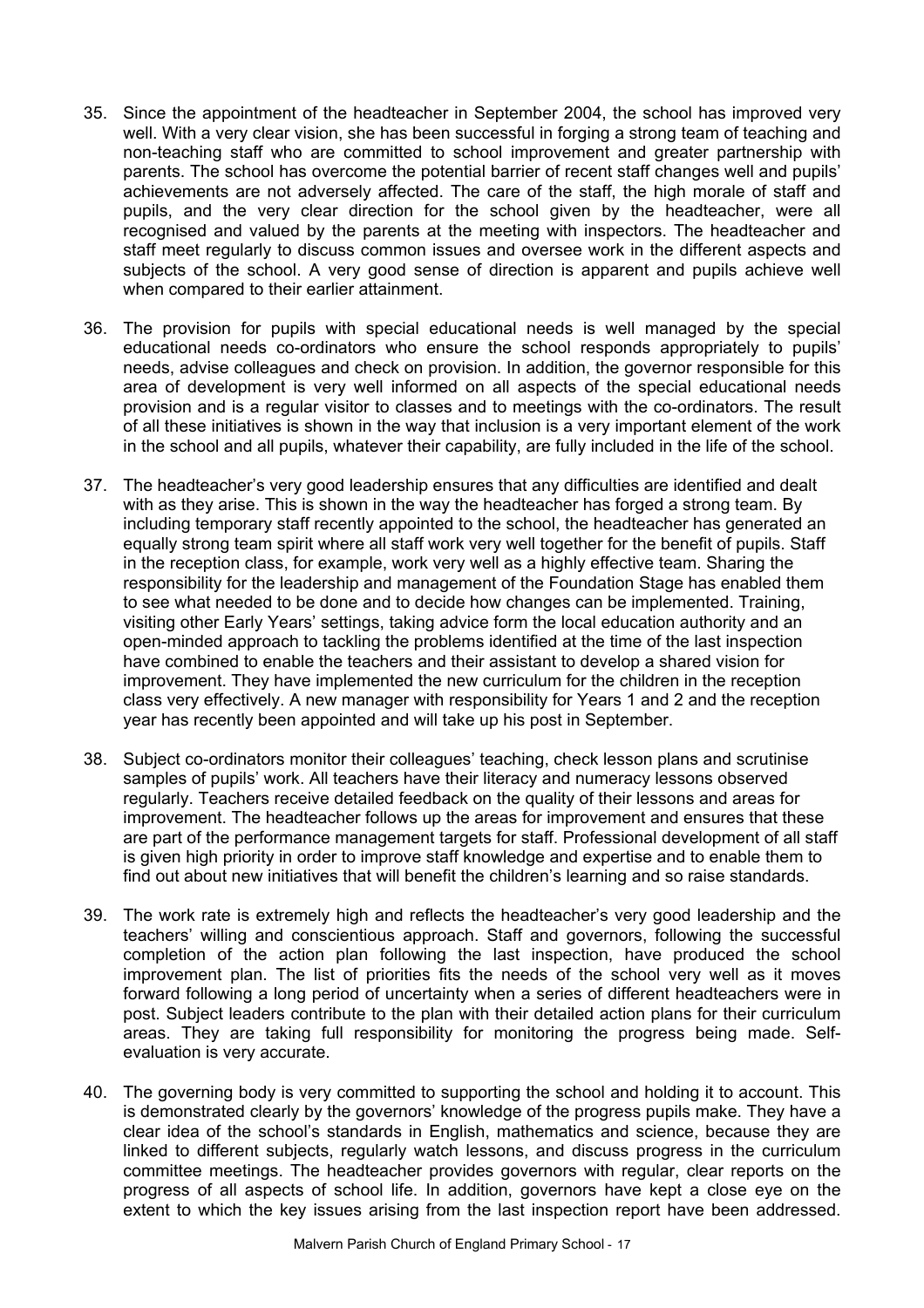Financial management and control are good and the school applies the principles of best value well. The finance committee of the governing body keeps a close eye on the school's finances and are prudent in their allocation of funds. As a result, the school provides good value for money. The high carry-over figure, shown below, arises from funds that the school had to save to pay its share of the building work due to start this term.

#### *Financial information for the year April 2003 to March 2004*

| Income and expenditure $(E)$ |                       | Balances (£) |                                     |        |
|------------------------------|-----------------------|--------------|-------------------------------------|--------|
|                              | Total income          | 525.136      | Balance from previous year          | 27.618 |
|                              | Total expenditure     | 513.313      | Balance carried forward to the next | 39.441 |
|                              | Expenditure per pupil | 2,344        |                                     |        |

| Balances (£)                        |        |
|-------------------------------------|--------|
| Balance from previous year          | 27,618 |
| Balance carried forward to the next | 39.441 |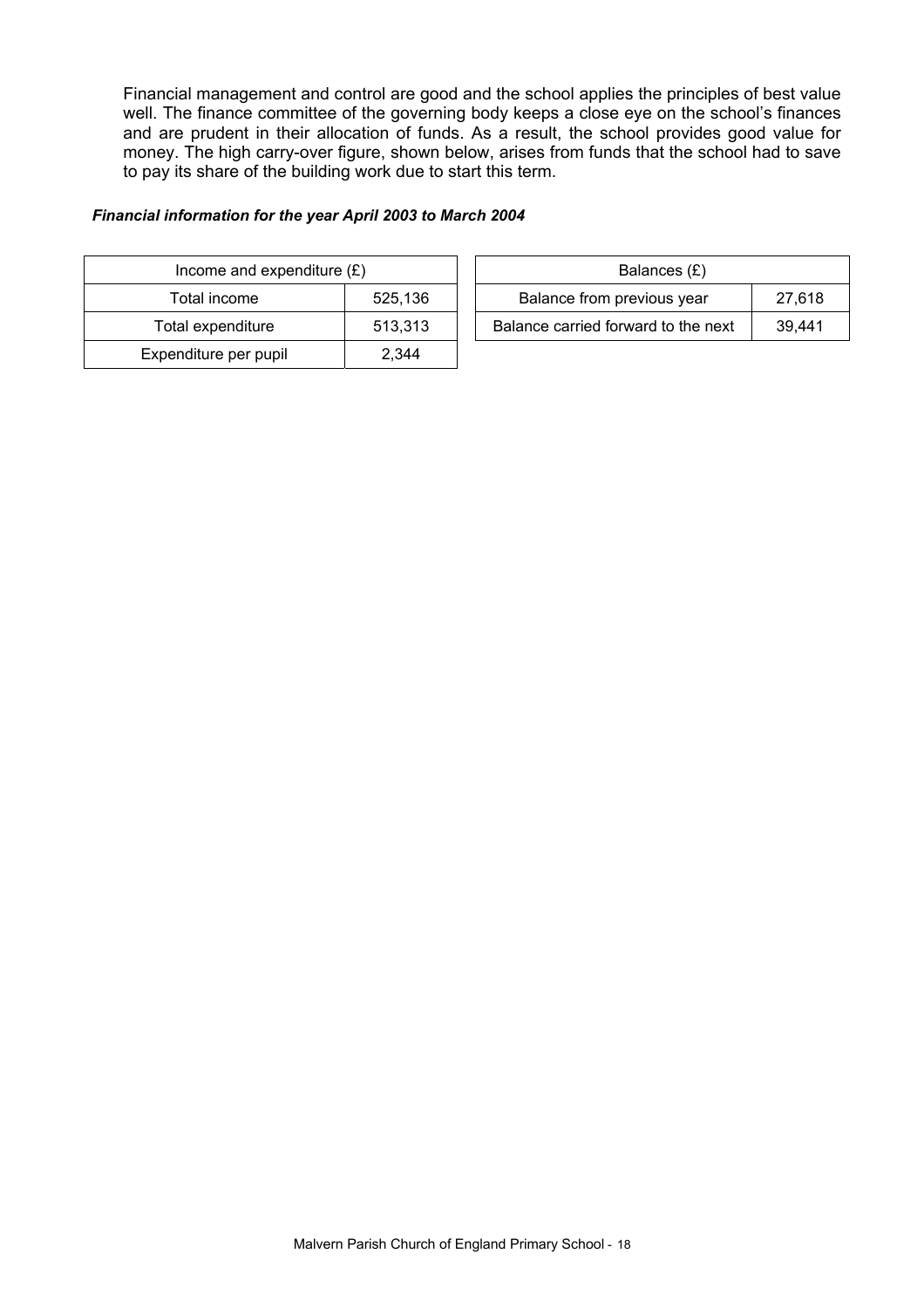# **PART C: THE QUALITY OF EDUCATION IN AREAS OF LEARNING AND SUBJECTS**

## **AREAS OF LEARNING IN THE FOUNDATION STAGE**

- 41. Attainment on entry is above average for the children currently in reception and their achievement is very good. A majority of children are on line to exceed the expected goals in all areas of learning by the end of the reception class. This represents very good improvement since the last inspection when provision for the youngest children was judged to be unsatisfactory. The reception class teachers and their assistant have worked very well as a team to assimilate and implement the requirements of the Foundation Stage curriculum. Planning is now firmly in place that places learning through structured play at the heart of the curriculum whilst challenging children to develop a range of skills and acquire knowledge and understanding at appropriate levels.
- 42. Children like coming to school and engage with enthusiasm in the very good range of activities provided for them. They quickly learn the routines on entering school, behave very well, and enjoy trying new experiences. Children with special educational needs are identified early and their needs are effectively met so that they make good progress and achieve well.
- 43. Teaching and learning are very good. A significant strength is the team approach and organisation so that the day runs smoothly. Support staff play an important role, both in supporting and in leading small groups as they work on adult-led activities. All staff are very aware of how these young children learn and know when to stand back and encourage independence and when to offer that extra bit of support. Teachers know the children very well and they plan the next steps they need to take in their learning carefully. However, insufficient use is made of ICT to track and record children's progress and check that children participate in all activities on a regular basis.
- 44. Leadership and management are very good and the teamwork, high quality environment and rich curriculum are good evidence of the outcomes of this.

## **PERSONAL, SOCIAL AND EMOTIONAL DEVELOPMENT**

Provision in personal, social and emotional development is **very good**.

#### **Main strengths and weaknesses**

- Children develop a very good understanding of how to behave and look after themselves in school.
- Relationships are very well developed between the adults and the children and between the children themselves.

#### **Commentary**

45. Children settle happily and confidently when they come into school because the adults create a positive atmosphere. This fosters the children's constructive attitudes to taking care of themselves and to learning. Each morning when the children come into the classroom, they select their own activities from the very good range provided. This means that their independence is promoted well. Children pay very good attention to their chosen learning activity and concentrate well to complete the tasks they are set. Their personal and social skills are developing well because they are provided with good opportunities to work and play together and to reflect on the effect of their actions on others. Adults have very high expectations that children will behave well and be thoughtful towards each other and make sure that the children have a clear understanding of what is expected of them. Overall, the children respond very well to this, although very occasionally they can display less than kind behaviour to one another. Children speak very confidently to adults and to each other and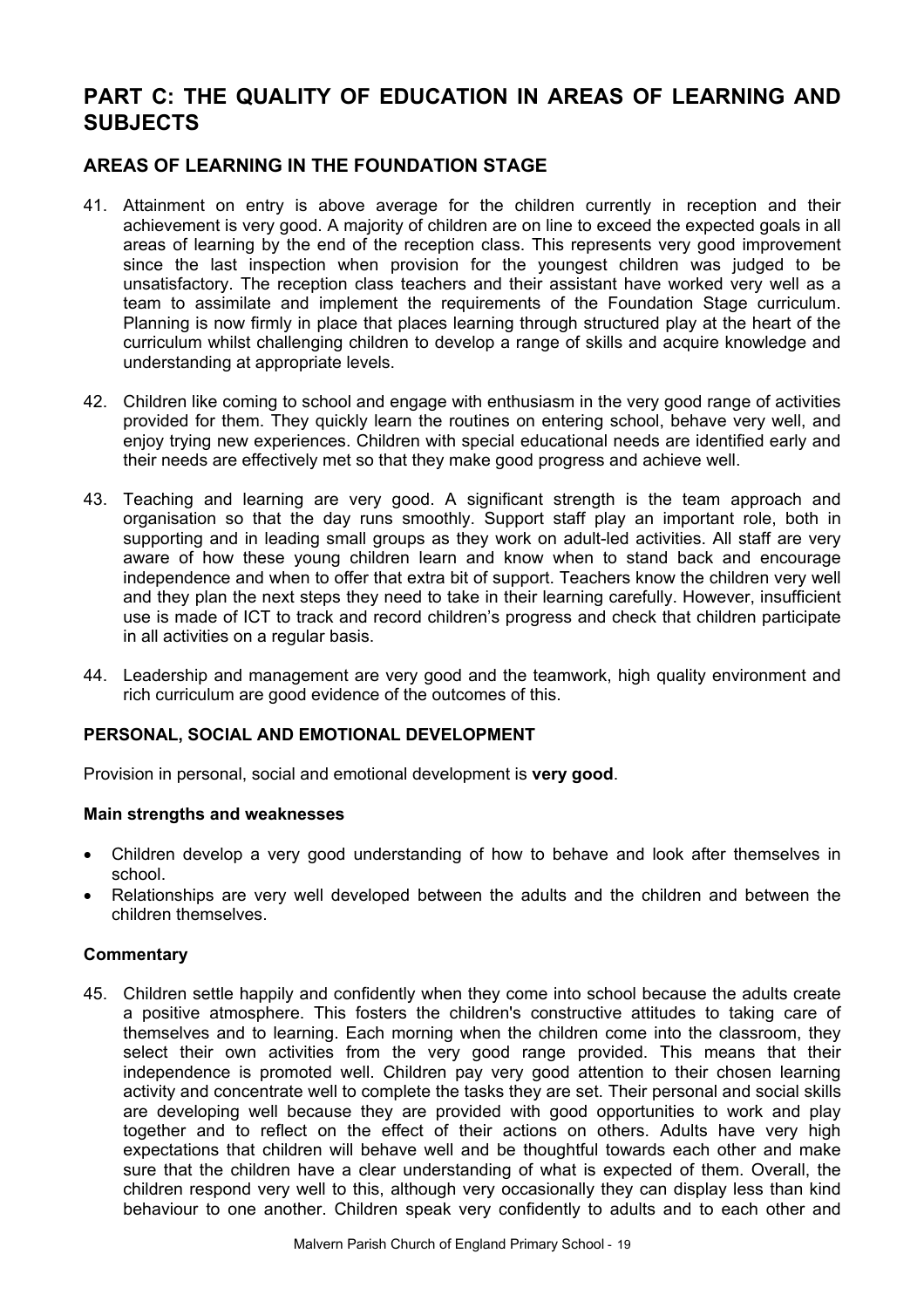usually play and work very well together. Many instances of them sharing and taking turns happily were seen and the children often organise themselves in small groups to take advantage of the good learning activities provided. Overall, children achieve very well and most children exceed the levels expected for their age in this area of learning.

## **COMMUNICATION, LANGUAGE AND LITERACY**

Provision in communication, language and literacy is **very good**.

#### **Main strengths and weaknesses**

• Children achieve very well in learning the basic skills of speaking and listening, reading and writing and reach standards that are well above those normally expected.

#### **Commentary**

46. Children are given very good opportunities to express themselves through talking. Teachers develop and enhance the children's vocabulary and their knowledge and understanding with dedicated question and answer and discussion sessions. There is a good range of role-play opportunities for the children to use. Adults often make good quality interventions to promote the children's understanding and vocabulary in play scenarios, thus encouraging and developing confidence in speaking and listening. Teachers engender a sense of excitement in and enjoyment of being able to read and this has a very positive impact on the children's desire to read things for themselves. The children's early reading skills are developed very well because they are given good opportunities to respond to events in stories, share books and receive very clear teaching of the sounds that letters make. By the end of the reception year, the majority of children read simple books well, are confident in making predictions about what will happen in a story and are able to retell stories they have heard. There is an effective home-school reading partnership, which has a positive impact on the achievement of the children in learning to read. Writing skills are taught systematically and carefully so that the children learn to form letters correctly as well as learning to write and spell a basic vocabulary of key words. Teachers provide a very good range of writing opportunities and the children write with confidence and enjoyment. They are rapidly increasing their ability to build words for themselves. Occasionally there is an over-use of copy writing which limits the development of independent writing by the least capable children. Overall, children achieve very well and most children exceed the levels expected for their age in this area of learning.

#### **MATHEMATICAL DEVELOPMENT**

Provision in mathematical development is **very good**.

#### **Main strengths and weaknesses**

• Children achieve very well in learning the basic skills of counting, recognising and ordering numbers and standards in mathematical development are well above those expected nationally

## **Commentary**

47. A good emphasis on the correct use of language enables children to acquire new words to use in number activities and helps to ensure that they make very good progress in gaining mathematical understanding. The children's natural enthusiasm for counting and using numbers and developing mathematical patterns is very well promoted by the interesting and relevant practical activities that are planned and provided. The most capable children can work out which numbers are missing from a hundred square and write the numerals correctly to fill in the gaps. When a group of children played skittles they needed to work out the total of 16 and 16 and independently devised a method to do this, arriving at the correct answer. Very good opportunities are provided for children to think about numbers and to work things out in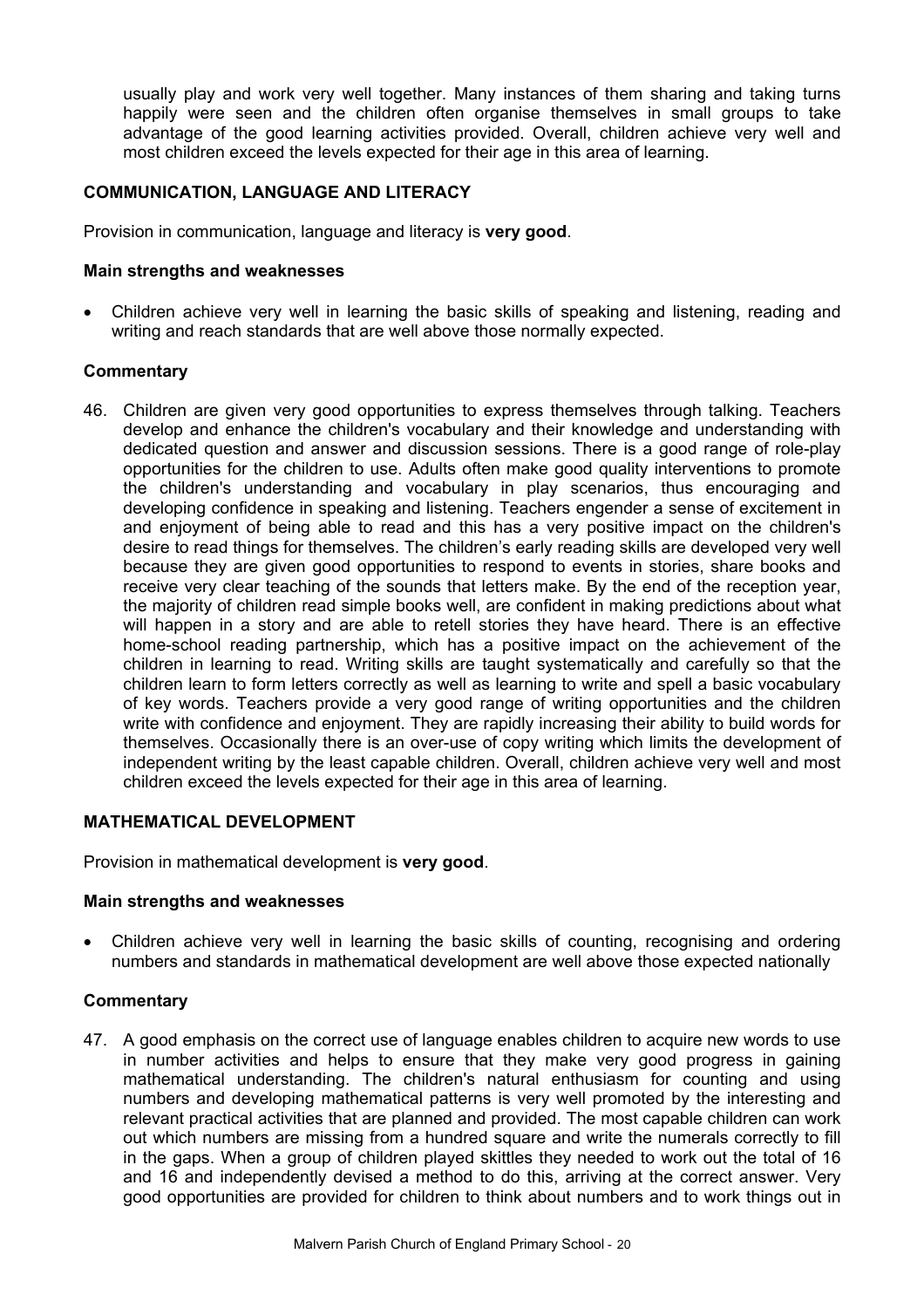their heads as when they have to establish the mystery number through the asking of 'sensible' questions. In whole-class sessions, very effective support is given by the teaching assistant to enable all the children to understand the way to work out the problems set. Overall, children achieve very well and most children exceed the levels expected for their age in this area of learning.

## **KNOWLEDGE AND UNDERSTANDING OF THE WORLD**

Provision in knowledge and understanding of the world is **very good**.

#### **Main strengths and weaknesses**

- Children achieve very well because the teachers plan interesting and enjoyable learning activities that link the strands of learning and enable the children to reach standards well above those expected nationally.
- Children are making very good progress in learning to use ICT applications.

#### **Commentary**

48. Teachers' planning and the extensive range of learning activities ensure that there are very good opportunities for children to experience each of the strands within this area of learning. Children frequently use the computer, interactive whiteboard, and programmable toy confidently and competently to support their learning. Their interest and knowledge of the natural world are very well promoted by the growing of plants and rearing and care of butterflies. The children learn about the faith and customs of the Christian year. They discover facts about the way their grandparents lived and gain a developing sense of history and their own place in society. They have good opportunities to use water and sand to develop different scenarios and explore the ways materials behave in different forms. Interesting topics such as the present one on journeys enable the children to experience a very good range of learning opportunities. They construct maps, draw plans of their journeys and gain an understanding of how a journey is planned and what is needed to complete it successfully. Overall, children achieve very well and most children exceed the levels expected for their age in this area of learning.

#### **PHYSICAL DEVELOPMENT**

Provision in physical development is **good**.

#### **Main strengths and weaknesses**

- Children have good opportunities to develop both fine and large movement skills through a range of well-planned activities.
- Climbing apparatus outside is limited although the outdoor area is about to be remodelled.

#### **Commentary**

49. Overall, children reach the expected goals for their age in their physical development and most exceed them. Their fine motor skills are especially well developed. When using pencils, scissors and brushes, they show care and precision. Extensive opportunities are provided to develop fine manipulative control by completing jigsaws and using construction kits, joining and manipulating pieces, and the children display confidence and enjoyment when working in these areas. The outdoor area provides them with facilities for using wheeled toys that they drive, steer and scoot enthusiastically showing a good sense of space and control. There is a good range of small apparatus in use such as bats and balls, hoops and hockey sticks. The children enjoy hopping, skipping, running and jumping, and develop a good level of skill and quality of movement. Good use is made of the school hall for indoor games and dance lessons but there is no climbing equipment outdoors and this limits the opportunities for the children to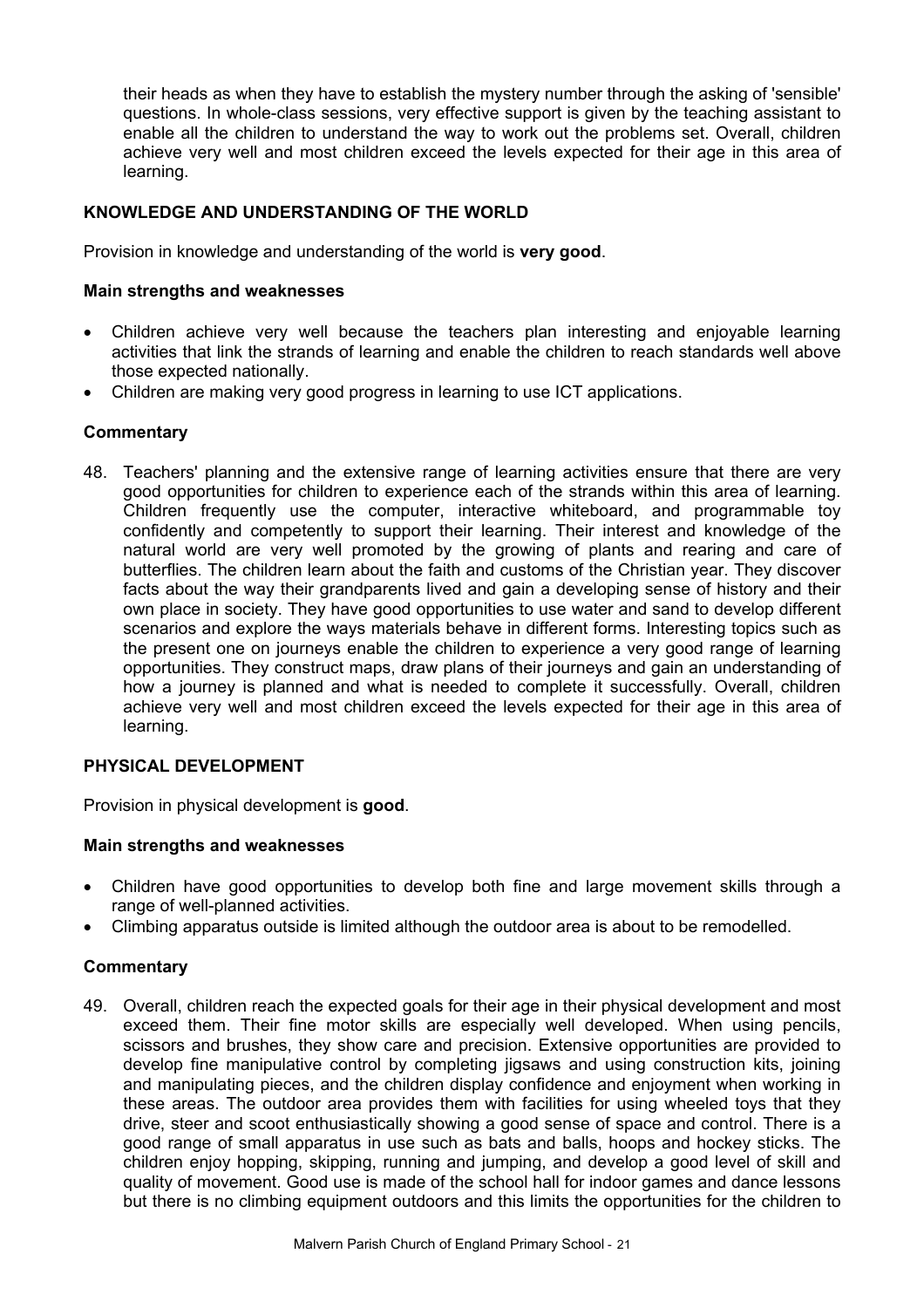explore, climb and clamber independently. Overall, children achieve very well and most children exceed the levels expected for their age in this area of learning.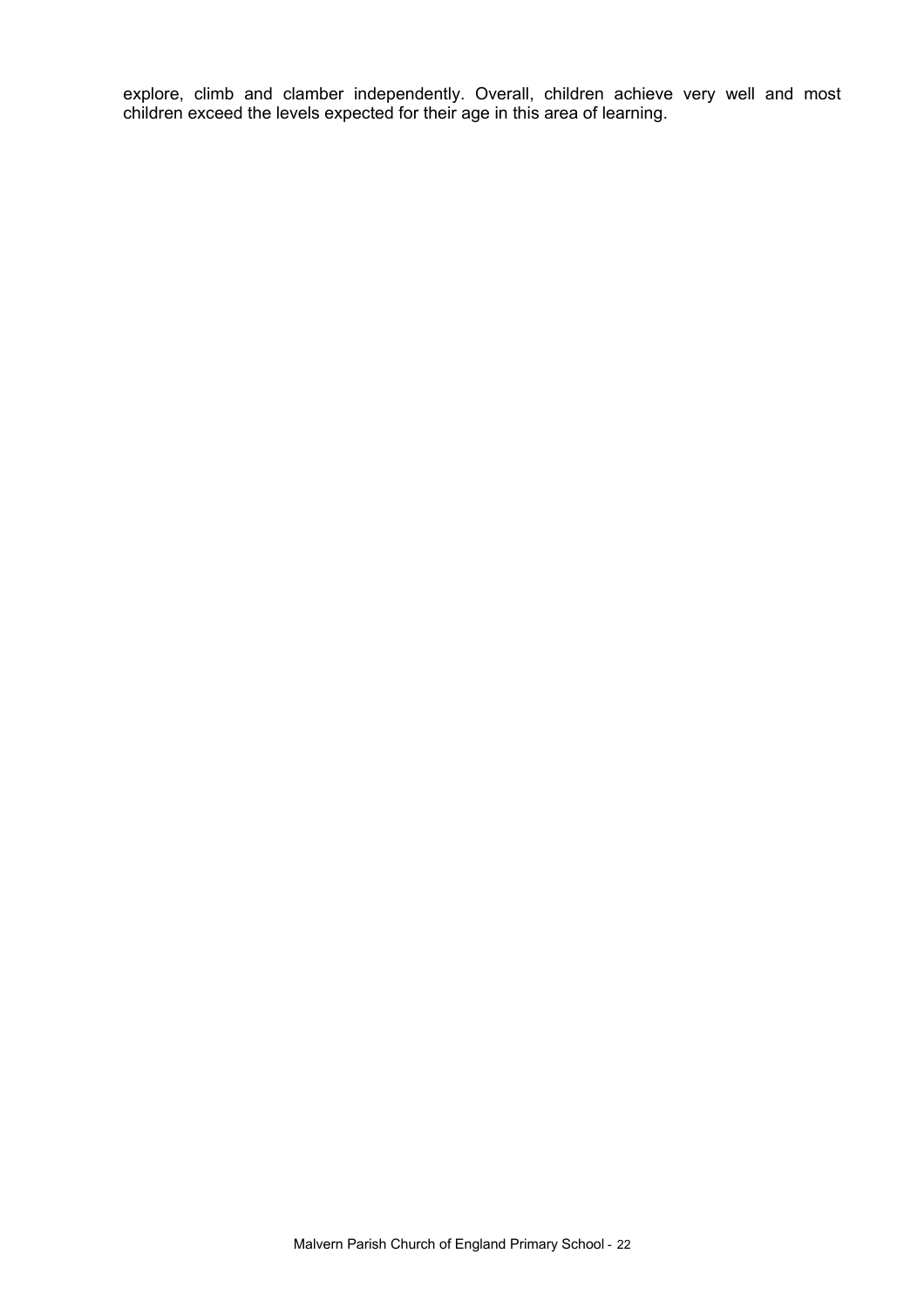## **CREATIVE DEVELOPMENT**

Provision in creative development is **very good**.

#### **Main strengths and weaknesses**

• Resources are well prepared and provide a very good range of activities, enabling the children to explore and use their imagination.

## **Commentary**

50. Children reach standards that are well above those expected for their age. Adults provide many opportunities for children to experience situations in which they can use their imagination. In particular, very good use is made of the role-play areas – at present, a station ticket office and a ship. Outdoors at the station, children are invited to consult the timetables, buy their tickets, wait on the platform and finally take a train journey. On board ship, the mariners plan the expedition, marking it on a map, fishing for dinner takes place through the portholes and the onboard rations are shared out so that they last for the whole voyage. The adults develop and extend the children's language and social skills very well through talk and activities related to the overall theme of journeys. Very good use is made of the class puppet Roger to enact his rescue following the receipt of a message in a bottle explaining he has fallen overboard! Good opportunities to use a range of media, and sand and water are always available; however, painting, collage and modelling materials are not provided regularly enough to promote individual creativity. Children greatly enjoy painting and they know a good range of colours, painting scenes with care and precision. They join in singing with enthusiasm, knowing a good range of songs to which they can add the actions and they have regular opportunities to play musical instruments. The teachers provide a range of creative activities in the outdoor area and the children enjoy the sense of freedom of being outdoors and exploring things for themselves. Overall, children achieve very well and most children exceed the levels expected for their age in this area of learning.

## **SUBJECTS IN KEY STAGES 1 AND 2**

## **ENGLISH**

Provision in English is **very good**.

#### **Main strengths and weaknesses**

- Pupils achieve well because teaching and learning are often good.
- There have been significant improvements in pupils' writing and presentation since the last inspection.
- Teachers use assessments well to plan a very good range of language activities.
- Teaching assistants work effectively with small groups and individuals, particularly those with special educational needs.
- Leadership and management of the subject are good.
- Teachers plan well to promote pupils' language skills in other subjects.

## **Commentary**

51. By Year 2, pupils' attainment is above the level expected for their age. By Year 6, it is well above the level expected nationally. This matches closely the results in national tests in 2004 in Years 2 and 6. The unvalidated results for 2005 are well above expectations in Year 2 but writing standards are a little lower than expected in Year 6. The test results do not do justice to the quality of writing seen during the inspection. Pupils' achievements have improved well since the last inspection.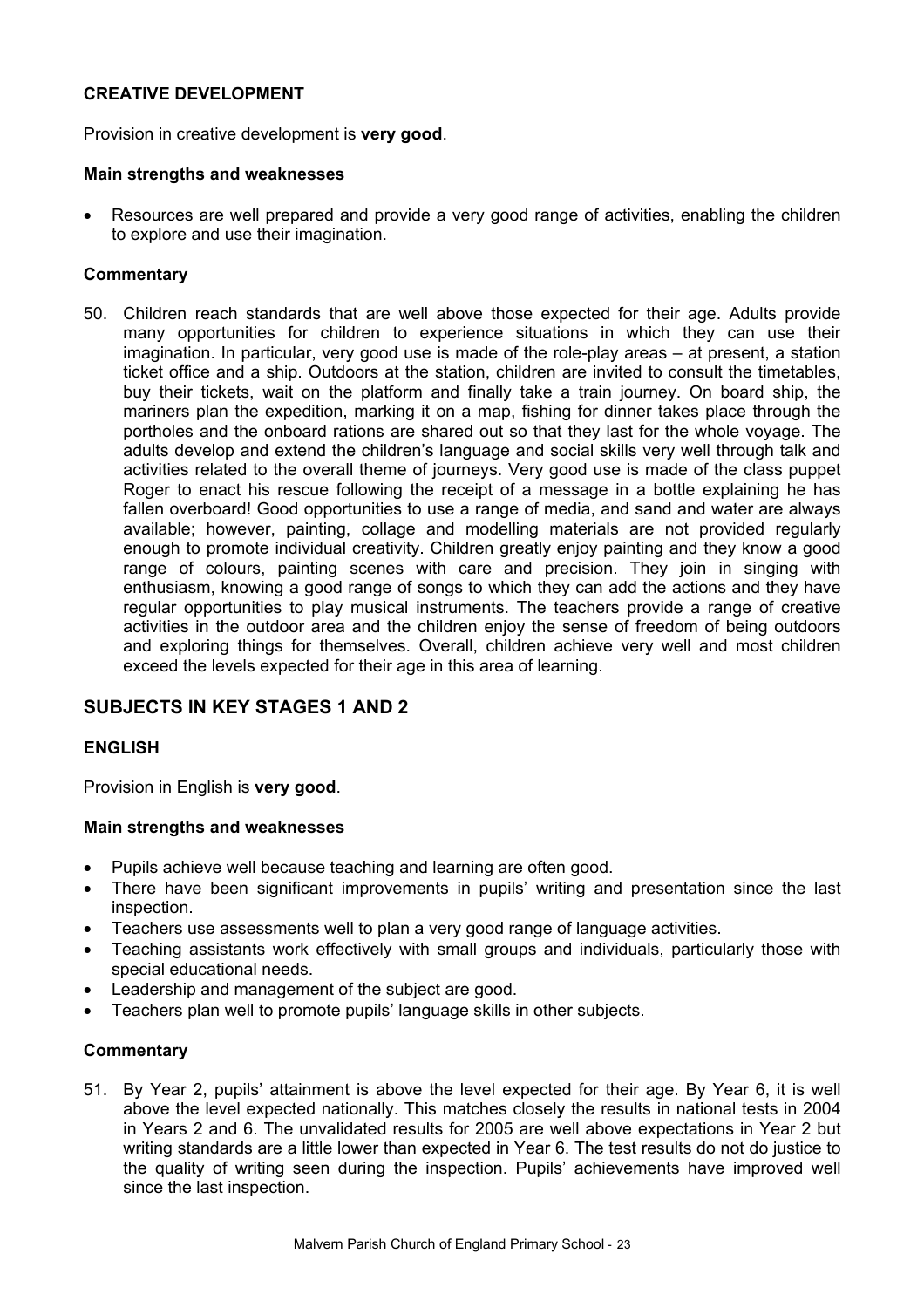- 52. Pupils are expected to be attentive to teachers and each other, and teachers plan a very good range of language activities, such as taking part in plays and giving ideas in discussions. Pupils' speaking and listening improve well throughout the school because teachers develop skills through questioning pupils about their work and pupils being encouraged to discuss their work with each other. For example, in a Year 2 lesson, pupils discussed how to improve the quality of their writing by using a previously completed plan to describe the mini-beast in their science project. Pupils came up with interesting and descriptive sentences in their accounts. For example, one wrote, "An old spider waits for its prey to become trapped in its web" and another posed the question, "It is brown and has 100 legs. What is it?" They were effectively challenged to use their own ideas to write a report in their own style. By the time they are in Year 6, pupils' written work shows style and imagination. For example, the start of a story by one pupil captures the reader with the very first sentence, "Rain lashed at the window and thunder howled like an angry wolf".
- 53. Pupils enjoy reading sessions. Many pupils are supported very effectively in their reading at home, as part of their homework. In Year 6, pupils are very confident readers. Those pupils heard reading aloud read very expressively and fluently. Pupils' achievement is good because teachers regularly check their progress and make sure that pupils are challenged very successfully in line with their differing abilities. There are plenty of good quality books to read, including graded fiction books to match pupils' differing capabilities and attractive reference books. Teaching assistants support different groups during these sessions very effectively. Pupils achieve well in writing and spelling. Pupils know how to use 'word' books and dictionaries. Older pupils confidently use dictionaries to find the meaning of words using alphabetical order. As they move through the school, pupils use an increasing range of punctuation and varied vocabulary to make their writing lively. For example, in an English lesson in Year 6 the teacher used a very effective strategy to ensure pupils understood the use of subordinate clauses. The teacher challenged the class to make up silly sentences, and one such as, "Shouting and yelling, the peanuts devoured the human race" caused amusement as well as showing the success of the strategy. Pupils are taught to join letters before Year 2 and, as a result, by Year 6, their handwriting is joined, fluent and legible. All pupils take care with the presentation of their written work. This is a significant improvement since the last inspection.
- 54. Teachers use the assessments of pupils' work effectively to plan lessons that are both interesting and challenging. Literacy lessons are taught well, and learning, especially in Year 6, is often very good. Teachers are confident in their planning, basing their lessons on the National Literacy Strategy, but modifying what is taught carefully to meet the considerable range of attainment in each class. The number of pupils with special educational needs varies in each class but most teachers have a calm authoritative approach and maintain a good learning atmosphere. They use questions, rewards and praise skilfully to manage pupils, to maintain their concentration and interest. Relationships are good and secure and as a result pupils get on well with each other and all adults. Teaching assistants give effective support to small groups and individuals in all classrooms.
- 55. Leadership and management are good. Teachers work closely together and, as a result, pupils make good progress as they move through the school. The quality of teaching and learning is regularly checked by the co-ordinator and the headteacher and the key issues from the last inspection, to raise standards, and improve teaching and the presentation of written work by Year 6, have been dealt with very successfully. As a result, progress since the last inspection has been good.

#### **Language and literacy across the curriculum**

56. Teachers plan effectively to promote pupils' language skills in other subjects and pupils use their writing skills well in subjects such as science, history and geography. Pupils are given very good opportunities to extend their speaking and listening skills when discussing their ideas for the improvements to the outside environment. Pupils' independent research skills are encouraged and they regularly use reference books or find information on the Internet. Older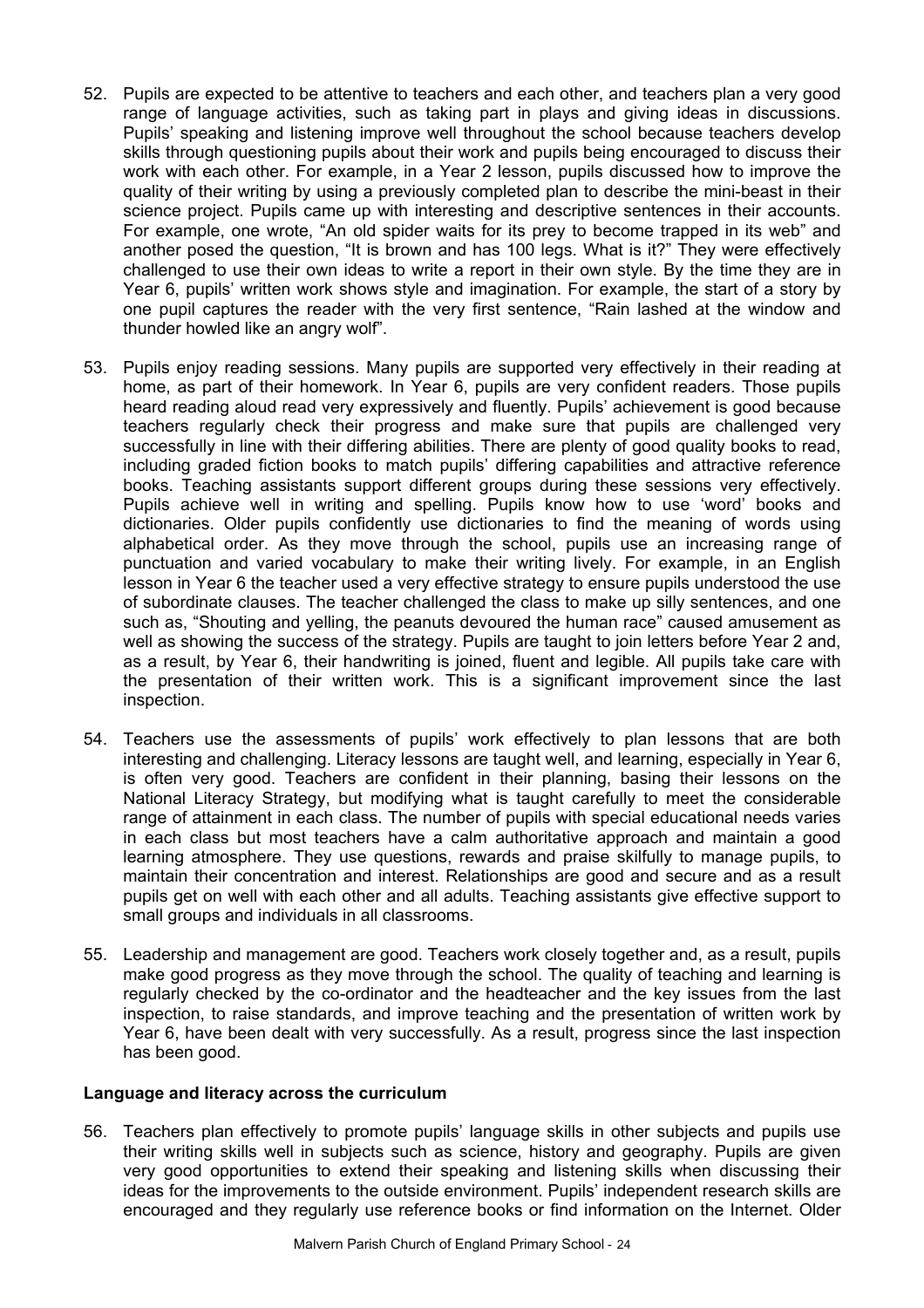pupils clearly understand how to use computers to create a cover sheet for their work. They use graphics and images to add to the good quality presentation of their work. The work samples showed plenty of opportunities for pupils to use their ICT skills to word process their draft writing, then edit and improve it.

## **MATHEMATICS**

Provision in mathematics is **good**.

## **Main strengths and weaknesses**

- Overall, pupils achieve well because teaching and learning are good.
- The progress of pupils in Year 3 has been affected by staff absences.
- Teaching is good
- Pupils enjoy their mathematics lessons, and lessons are interesting.
- Work for lower attaining pupils is not matched well enough to meet their needs.

## **Commentary**

- 57. The results in the national tests in 2004 were well above the national average at the end of Year 2 and Year 6. When compared with similar schools, the results were above average. In both Year 2 and Year 6, the proportion of pupils achieving the expected and higher levels was high in 2004 and continues to be so now. Standards overall are currently above average in Year 2 and Year 6. Fewer pupils in Year 6 are achieving the expected Level 4 which suggests that some lower attaining pupils are underachieving. The school is confident that these lower results reflect the ability of the cohort rather than a lowering of expectations but it does recognise that more could be done to support lower attaining pupils and has plans to do so. There are no significant differences in the achievements of boys and girls. Overall, pupils achieve well and this represents good improvement since the last inspection. Pupils in most year groups make good progress in all aspects of mathematics and their skills in using and applying mathematics are developing particularly well. The only exceptions are in Year 3 where progress over the year has been satisfactory because pupils have been severely affected by staff changes, and, very recently, in Year 2 for the same reason. This still represents a significant improvement since the last inspection, especially since the school is currently staffed with three temporary teachers.
- 58. Pupils enjoy and participate enthusiastically in lessons. Their behaviour is good; they listen attentively to the teacher during the introduction to lessons and work well together. For example, in Year 1, pupils shared resources and helped each other to measure the capacity of water in different sizes of container. This collaborative work enhances their social development. In Years 4, 5 and 6, pupils thoroughly enjoy the mental mathematics sessions. They apply themselves attentively to tasks and are confident in explaining their work to the teacher. Higher attaining pupils enjoy the challenge of difficult problems, have the confidence to try various possible solutions and are able to explain complex calculations. This was seen to very good effect in an excellent lesson in Year 6 where pupils investigated how many combinations there could be to seat a given number of people around a table. It was fascinating to watch them ponder and work this out. Some even came up with a working formula.
- 59. Overall, teaching is good and ranged from satisfactory to excellent. When planning, teachers include a variety of mathematics activities with clear aims for each lesson, together with the vocabulary that is to be used. The best planning takes into account what the pupils have learnt recently. Teachers' subject knowledge is good. They plan interesting activities and use a variety of questions to check pupils' understanding and encourage mathematical thinking. Teachers organise lessons in a structured way according to the National Numeracy Framework. A short session of mental mathematics is sometimes used very well to practise and sharpen the pupils' skills. This motivates pupils for the class work that follows. Most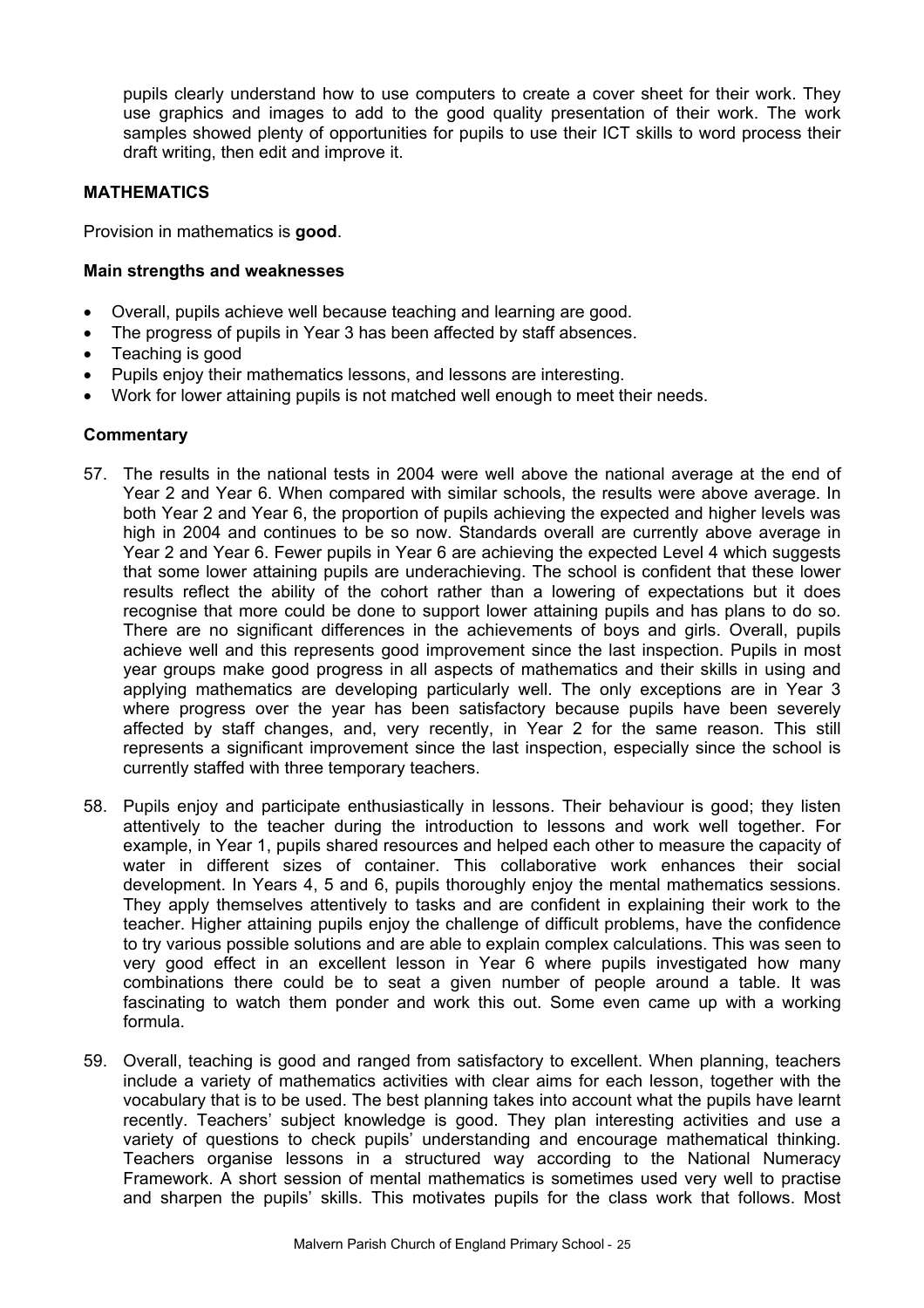teachers give a brisk, clear introduction to the rest of the lesson. Pupils work on individual, pair or group tasks. In most classes, ICT is used well in this part of the lesson as a mathematics activity. Good use of classroom assistants and volunteers allows all pupils, especially those with special needs, to make good progress. Most lessons finish with a short plenary session in which pupils share their work with one another and the teacher checks their progress and understanding. In the session at the end of the lesson, teachers give good feedback to the pupils about their achievements and set out the next steps for individuals or groups of pupils. Most pupils have some mathematics homework during the week, which reinforces pupils' learning.

60. Leadership is good. The co-ordinator has had good opportunities to monitor teaching in the school and has scrutinised work and planning. The detailed analysis of the results of national tests and assessments is helping the school to review its current practice. For example, the school is now reviewing the way that pupils are grouped for mathematics in order to support lower attaining pupils more effectively whilst ensuring that the more capable are extended in their work. The school has a variety of assessments in place. Teachers' assessment of pupils' work is thorough and accurate. The school has clear records of pupils' progress and this guides teachers in identifying which pupils will benefit from additional classes to boost their learning. Teachers usually give helpful feedback to the pupils when they are directly teaching them. In most classes, marking is usually very good and refers to the learning objectives achieved and helps pupils understand what they should do next to make further progress. Management is satisfactory because of a failure in most classes to identify when pupils have a specific learning difficulty in mathematics. For example, it is rare to see a numeracy or mathematics target on a pupils' individual education plan.

#### **Mathematics across the curriculum**

61. Numeracy is developed satisfactorily through other subjects but is not yet clearly identified in all subject plans. However, pupils effectively use their mathematical skills to support their learning, for example through data handling in ICT, careful measuring in design and technology and the using and applying of their skills in producing and collecting information through graphs and tables in science.

## **SCIENCE**

Provision in science is **good**.

#### **Main strengths and weaknesses**

- Standards in science have improved and, by Year 6, pupils attain standards that are well above those found nationally.
- Achievement in science is good because teachers use a questioning and experimental approach to teaching and learning.
- The subject is led and managed well.
- The assessment of progress and tracking of pupils are not precise enough.

#### **Commentary**

62. Since the last inspection, improvement in the overall provision for science has been very good. Standards have risen and are continuing to improve. Pupils enter the school with above average attainment in their knowledge and understanding of the world although there is a wide range of ability within the different cohorts. By Year 2, standards above those expected nationally and by Year 6, they are well above the national averages. These judgements match the results of the national tests and assessments from 2004 and the unvalidated results from 2005. This year well over half of the eleven year olds have reached the higher Level 5. Achievement in science is good because teaching and learning are good throughout the school and the subject is well led and managed.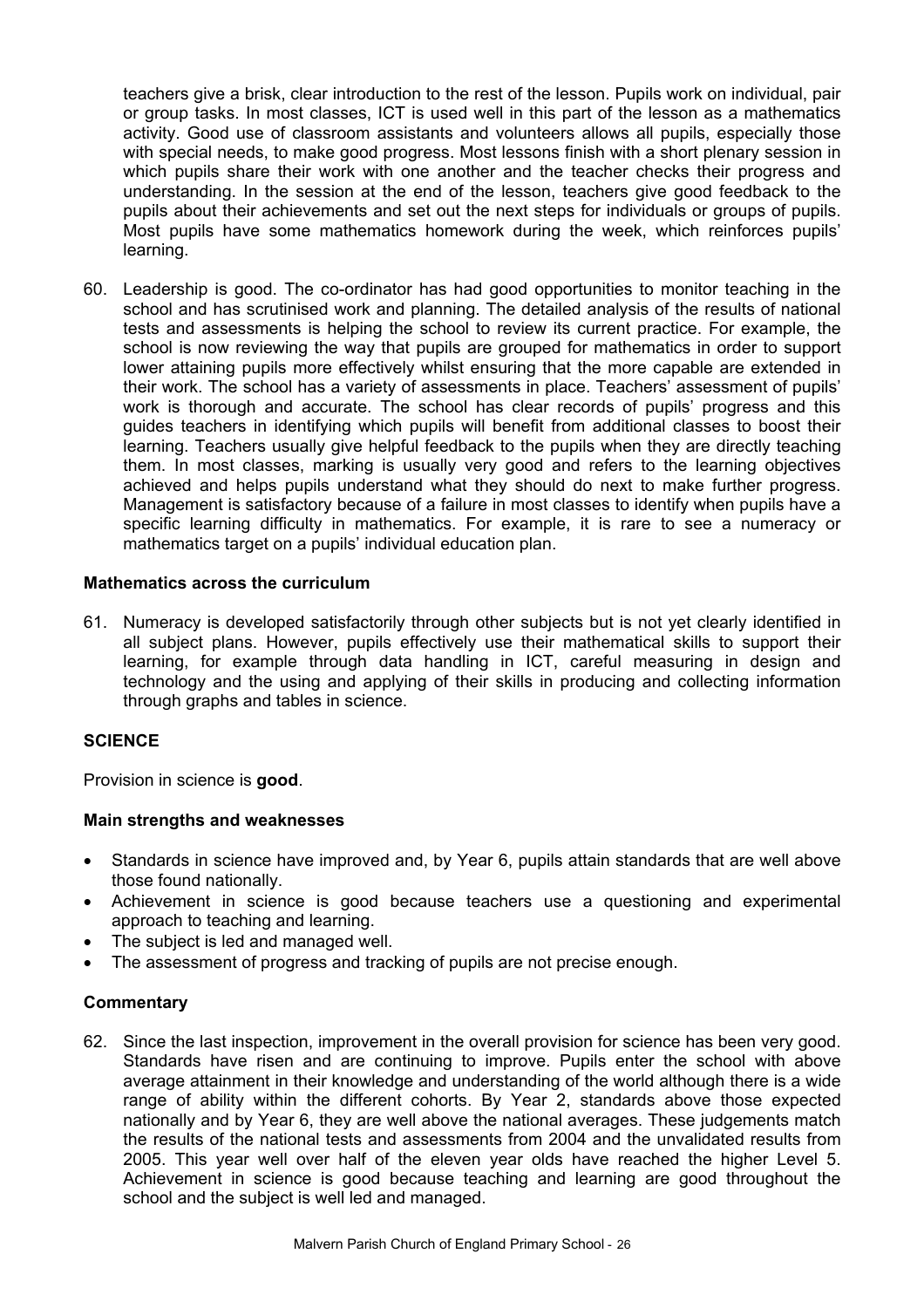- 63. The curriculum is well organised and taught systematically throughout the school. Teachers have clear guidelines for what they are to teach and this ensures that pupils cover all areas of the National Curriculum well. A significant strength of the teaching and learning is the way in which the pupils are often encouraged to pose questions about scientific topics for themselves. They then have opportunities to design their own experiments to test their predictions and ideas. There is a good emphasis on gaining and understanding scientific language and methodology, and practical activities are used effectively to stimulate and promote learning. Overall, the teaching is thorough and this means that pupils achieve well and acquire a good basic knowledge and understanding of science. Teachers have high expectations of good behaviour and pupils generally respond well, especially as they mature. Pupils are attentive to what teachers have to say and listen well to each other's points of view. The work is often planned for either small groups or pairs of pupils, helping to develop their sense of cooperation and collaboration. Work is marked well and comments are made to extend pupils' knowledge and understanding. Good use is made of mathematical skills to record findings and display data and further use is made of ICT skills to promote teaching and learning in science. Good examples were seen in the Year 5 class, where pupils were tackling the problem of finding the most effective sound insulator and used a data-logger connected to the interactive whiteboard to measure and display results very clearly, and in Year 4, where the computer microscope was used to observe a snail.
- 64. Leadership and management of science are good. The subject leader is making a significant impact on the way in which science is taught throughout the school. She regularly checks the planning and teaching of the curriculum and the findings are developed into an action plan that feeds directly into the school improvement plan. Assessment is currently satisfactory but the school has identified the need to extend the assessment systems to check more rigorously the levels of attainment of individual pupils and track their progress more precisely.
- 65. Pupils greatly enjoy their lessons and talk with confidence, for example about how they can make their tests fair or improve them for the next time. All pupils have good opportunities to carry out practical activities to support their learning and generally record their findings carefully and neatly. The school seeks to link work done in science to the everyday lives of pupils; for example, the Healthy Schools Award work promotes balanced diets and eating habits. Pupils have good opportunities to experience the wonder of scientific discovery and to consider questions such as the ethics of taking living creatures from their usual habitats to carry out experiments in the classroom. Good use is made of visits and visitors to enhance the science curriculum and these are much enjoyed by all of the pupils.

## **INFORMATION AND COMMUNICATION TECHNOLOGY**

Provision in information and communication technology (ICT) is **good**.

#### **Main strengths and weaknesses**

- The ICT suite is used well by many subjects.
- There are insufficient computers in classrooms to develop and extend pupils' skills.
- Teachers' planning ensures that all pupils develop their skills systematically.

#### **Commentary**

66. Pupils' attainment by Year 2 is in line with the level expected for their age. By Year 6, it is above the level expected nationally. Their achievements are good throughout the school. Standards have improved since the last inspection. There is no significant difference in the attainment of boys and girls. Teaching and learning are good and many pupils use computers confidently. This has a significant impact on pupils' achievements, attainment and attitudes in lessons. For example, pupils in a Year 1 lesson improved their knowledge of how to program a floor robot to follow a set route on the floor. Pupils understood the need to enter accurate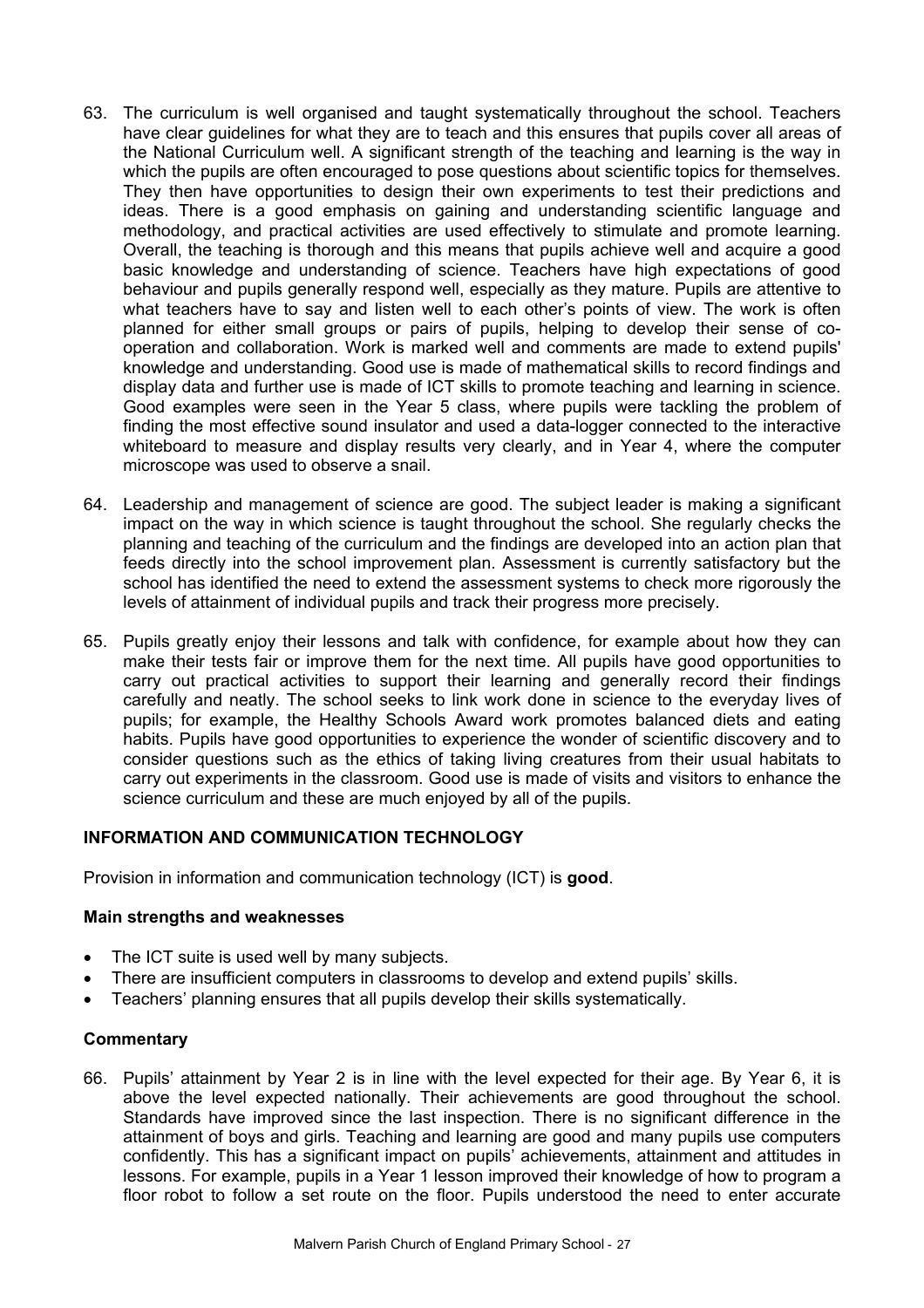distances from one location to another to make sure the robot stopped at the right place. Pupils recorded the instructions they entered during the lesson and the grand finish saw all the short visits entered in one long sequence. There was great excitement when the robot followed a complicated path to each location. This type of work was developed well in the Year 2 class when the teacher used an interactive whiteboard effectively to demonstrate how to enter instructions to make the robot move in certain directions and then turn, to make the shape of a square on the screen. Pupils took great pride in their work and were excited when they entered their own instructions and the robot created different shapes on the screen. Pupils often work in pairs on the computers, and co-operate and share ideas very well. For example, when writing stories, they make valid suggestions to each other on the use of interesting language and discuss which pictures to use to illustrate the story.

- 67. Pupils in Year 2 explain how they save their work and how to print the finished product. In Year 5, pupils use computers in the computer suite to complete science assignments, and they explain how they use sensing equipment to show how much light is recorded in different places in the classroom. This type of work enhances the provision in science and ICT. Although pupils use the classroom-based computers that are linked to the whiteboards, there are insufficient computers in classrooms to extend and develop pupils' skills further. The coordinator is well aware of the shortfall and has a very good plan to improve resources in the near future. Pupils' attitudes are very good and pupils talk enthusiastically about using the ICT suite. For example, in a Year 5 lesson, pupils used a program to sort temperatures taken at different times during the day into a graph showing when it was the hottest. They were very keen to show staff their completed work and to explain how they achieved success.
- 68. Leadership and management are good and there has been efficient monitoring of standards and the quality of teaching. There is clear subject guidance that teachers follow and a welldeveloped improvement plan to improve resources further. The co-ordinator has ensured that teachers have undergone training in the use of the interactive whiteboards and these are used well by staff in many lessons, showing pupils what a valuable tool ICT is when used effectively. Pupils use these whiteboards and the bank of 12 laptops available in school to enhance their learning. For example, pupils in Year 6 used the laptops to produce a questionnaire for pupils and parents asking for ideas on how to improve the outside environment. The result of these initiatives means that, by Year 6, pupils' achievements are good in ICT.

## **Information and communication technology across the curriculum**

69. The school is making good progress in developing the use of ICT across the curriculum. Discussions with pupils across the school show they understand how computers can help them in many aspects of their school life, for example creating graphs in mathematics, using the Internet for research in history and geography and recording the results of experiments in science. For example, pupils in Year 6 use the Internet for research into their historical studies of Greece. Discussions with pupils in Year 2 show the good use of computers to enhance their mathematical studies when entering data into a program to make a graph of their favourite fruits. They use art programs and proudly explained how to use shapes and colours to make their 'Crazy Castle' pictures. Older pupils are confident in using ICT and explain how to enlarge an imported picture and to move it around the screen to improve the visual effect of their work. For example, pupils in Year 6 explained how they used a program to write their own autobiography and they inserted 'hyperlinks' so that they could jump from one page to another.

## **HUMANITIES**

70. Work was sampled from **geography** and **history** and only one lesson was seen in geography. As a result, there is insufficient evidence to make secure judgements of teaching, learning and pupils' achievement. A scrutiny of pupils' work in **geography** shows that the curriculum is relevant, well organised and meets National Curriculum requirements. For example, in Year 2, pupils study an island environment and they compare the environment on the Isle of Struay with their own local area. There are some useful links with other subjects; for example, pupils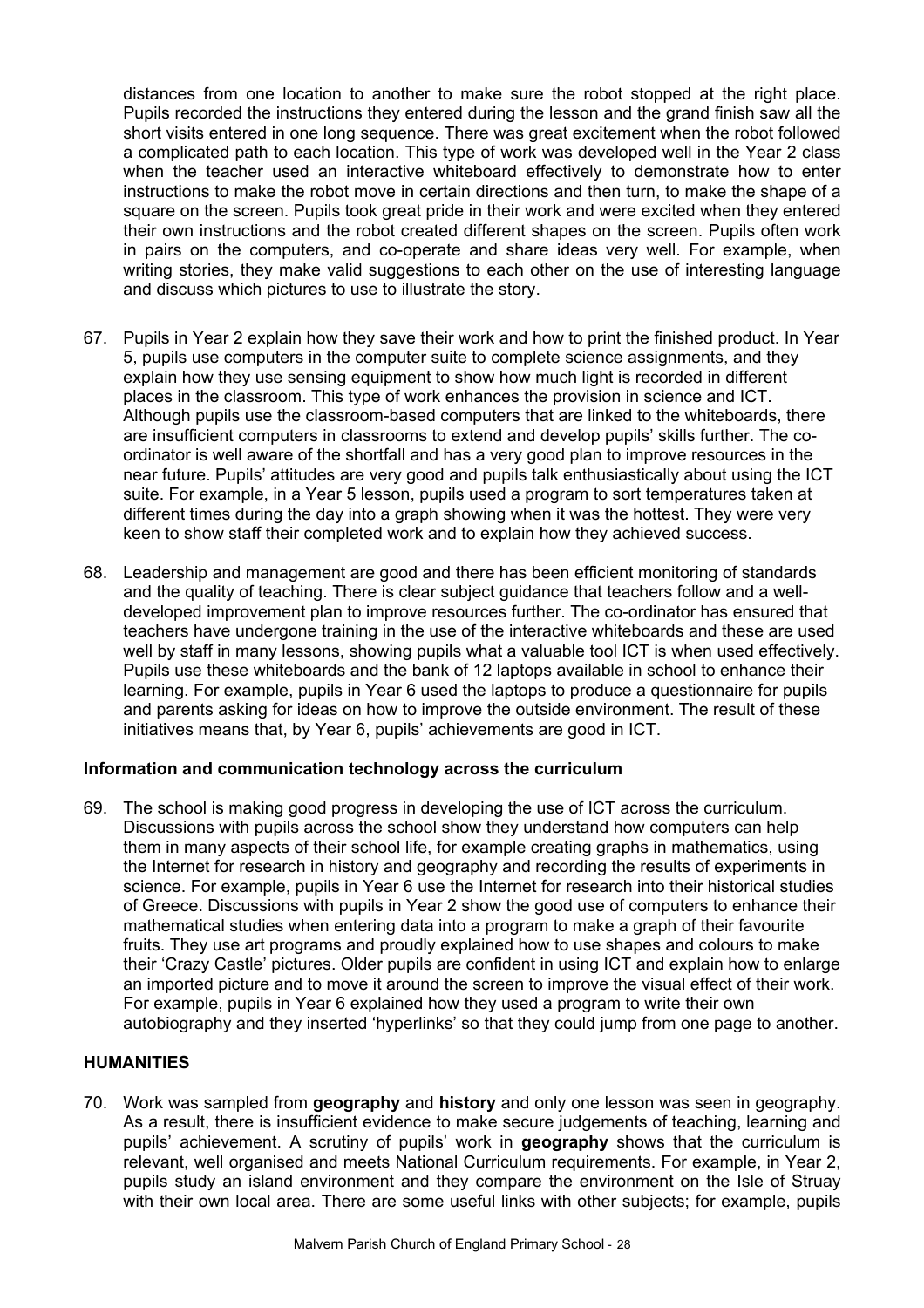in Year 5 apply their numeracy and ICT skills when they collect data about noise levels in different parts of the school environment and record the information on computers to create graphs. The school makes good use of websites to collect up-to-date information. For example, pupils in Year 5 found out about European countries and Year 6 complete questionnaires for pupils and parents to find their views on improvements in the school outdoor environment. There is an appropriate emphasis on map work; for instance, pupils in Year 4 use the features shown on a map to decide a good place to live, such as, near a water supply, fertile land for food growth and in a place not likely to flood.

71. **History** has a high profile in the school, with some good displays and interesting work from all year groups. Pupils build up a good store of knowledge about people, events and changes in the past. Both pupils and teachers make good use of the Internet to find information. They learn to interpret different sources of evidence and know that historians can glean information from artefacts. Pupils use their literacy skills well in history work; for example, pupils in Year 6 wrote some interesting reports on life in Greek times. They recorded the different ways that the Greek language influenced our own, for example that 'bios' means life and is used in the word biography. Pupils in Year 4 used the Internet well to complete research into the life of Henry VIII and found out that he enjoyed playing tennis. Pupils in Year 2 clearly enjoyed their research into the Great Fire of London and commented that the fire spread quickly because "The houses were too close together". Displays of work in both geography and history celebrate pupils' achievements and provide an interesting environment throughout the school.

#### **CREATIVE, AESTHETIC, PRACTICAL AND PHYSICAL SUBJECTS**

- 72. Only two lessons were seen in art and design and in music, and one lesson each in design and technology and in physical education. As a result, it is not possible to make an overall judgment on provision in these subjects because of the limited range of work seen.
- 73. In **art and design**, pupils in all year groups have good opportunities to work with a comprehensive range of art materials. Pupils' artwork is informed by frequent studies of famous artists, enabling them to learn some of the techniques used and to incorporate these effectively in their own work. This is successful, and many pupils produce work of high quality. From the work seen in sketchbooks and around school, teachers build up skills, knowledge and understanding in a consistent way.
- 74. The very good variety of artwork includes, for example, collage, printmaking and digital photography. Pupils in Year 2 make fine observational drawings of the inside of fruit and use pencil, pastels and watercolours to produce an attractive effect. ICT is also used very effectively to produce artwork, for example when capturing the expanded images similar to those created by David Hockney. Pupils develop a deeper understanding of art through 'Theme Weeks'. For example, in a recent theme of the British Isles, pupils in Year 1 created clay models of a Welsh Dragon, pupils in Year 3 made a larger scale collage of a dragon, and pupils in Year 4 created repeating patterns of dragons using polystyrene prints. There are good cross-curricular links as pupils depict movement in art and link the work of Roy Liechtenstein and Miro, and consider how this links with physical education. Pupils also develop a suitable understanding of art from other cultures, as when they design Hindu patterns or when they study the different headgear of different ethnic groups.
- 75. The quality of display is good, giving real value and esteem to pupils' artwork whilst also creating a pleasant working environment. From the quality and finish of work on display, pupils persevere for long periods of time to achieve their completed work.
- 76. In **design and technology**, pupils in all year groups design and make artefacts using a good range of materials and techniques. Pupils cover an impressive amount of work and all aspects of the design process are in place. A positive feature is the way that teachers make links across subjects. For example, pupils design fairground rides incorporating simple circuits. They use the digital camera to record their fruit salad making and tasting exploits. There are many examples of pupils' planning and of completed sheets outlining materials required, the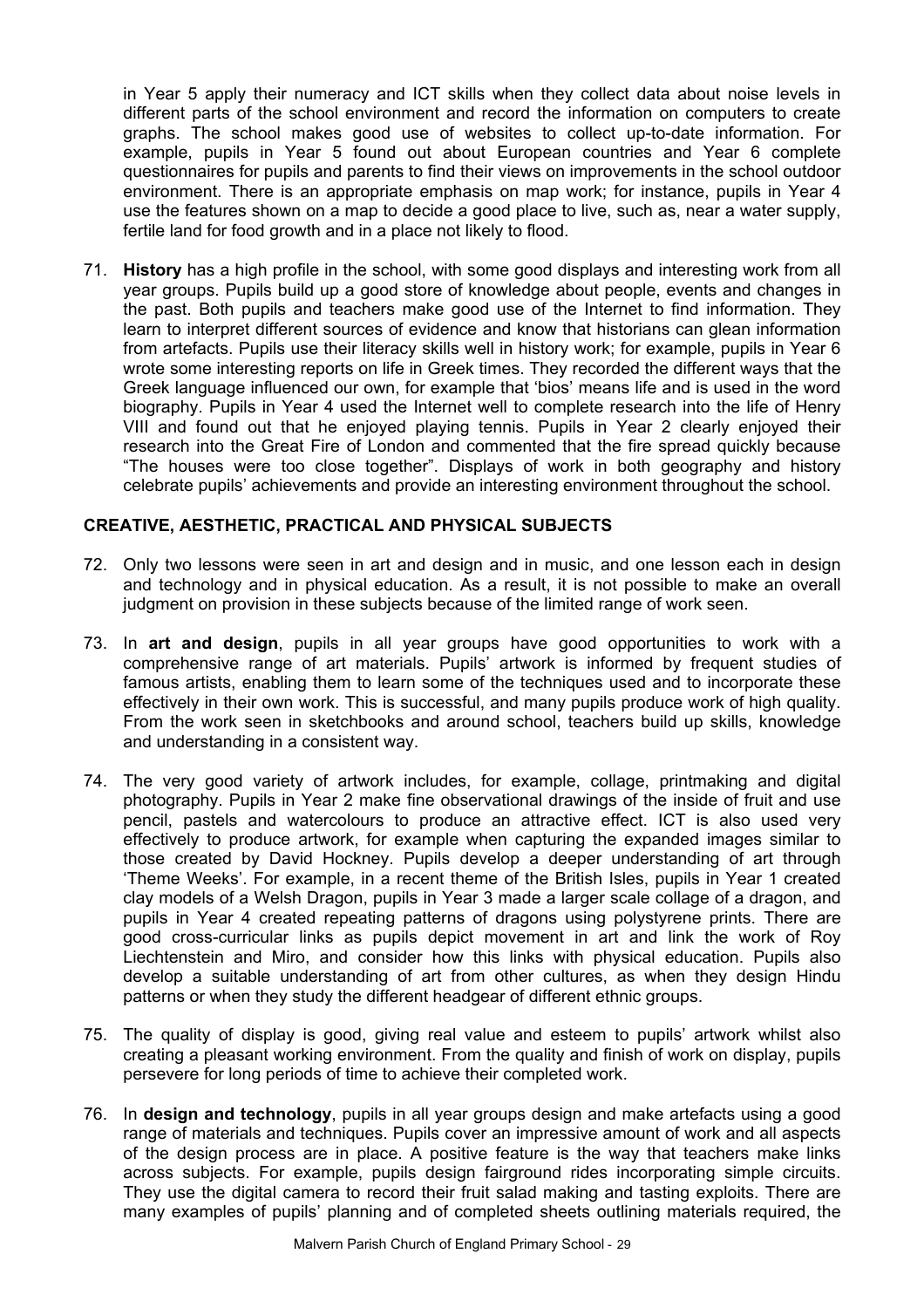order of work and detailed drawings of design intentions. Opportunities to work in groups make a good contribution to their personal and social development.

- 77. The subject plan is closely aligned to national guidance, giving pupils consistency and progression in their learning as they move through the school. Teachers ensure good opportunities for pupils to apply the skills taught in numeracy and literacy to the design process.
- 78. In **music,** the pre-planned programme of work ensures that all pupils cover the National Curriculum and their work links very well with the topics they are studying. The teacher builds step by step upon what pupils already know, understand and are able to do. The work of the subject leader is much appreciated by parents, pupils and other teachers in school. Pupils are, justifiably, proud of themselves and of their school's reputation for very high quality singing.
- 79. The school has developed a very strong tradition of teaching singing successfully, and the specialist teacher has a rare talent to do so. All pupils benefit from this very effective expertise, particularly the talented pupils who are chosen to be part of a small singing group and many more who take part in the school choir. These pupils regularly experience the pride and enjoyment of performing widely and successfully within and beyond the school for several different audiences. They sing in at least two parts, and the higher attaining pupils sing technically very challenging songs in up to four parts. Pupils' performance is very entertaining, accomplished and impressive. The highest attaining pupils include both girls and boys. This provision has a significant impact upon their self-esteem and, consequently, their behaviour. All pupils are given the opportunity to be involved in music as an extra-curricular activity, and some reach high standards for pupils of their age. A significant proportion of pupils learn to play orchestral instruments and receive teaching from the local education authority music service.
- 80. The specialist teacher is responsible for all class teaching and introduces pupils to a rich diet of songs, musical styles and musical ideas as part of lessons. However, there is insufficient evidence to judge overall teaching and learning, although planning shows that full attention is given to all the aspects of the national requirements for music. Timetabling of music is currently something of a problem. Pupils have a one-hour music lesson every two weeks. In the lesson seen in Year 2, the lesson was too long and pupils became restless, despite a very well-chosen set of activities. Some pupils lost concentration and their behaviour was barely adequate at times. This was in stark contrast to a very good shorter session with the 'small singing group'. On this occasion, pupils showed intense concentration and responded with enthusiasm and enjoyment. They were very keen to work with the teacher and to perform with other pupils to improve the quality of their performances.
- 81. Pupils listen to and experience an extensive range of music, including the music of other times and cultures. For example, pupils have enjoyed rhythmic movements of a Bhangra dancer, and in Year 6 they build upon the visits of an African performer and sing African songs. Pupils also have many opportunities to respond to music by appraising their own performance and the performance of others. Pupils have ample opportunities to learn to compose their own music. Music makes a full contribution to extending pupils' spiritual, moral, social and cultural development.
- 82. In **physical education**, the school provides the full range of activities, including gymnastics, games, athletics, swimming and dance, at different times of the year. Good use is made of the hall, although it is small and an awkward shape, the playgrounds and the field of a neighbouring school. Planning shows that appropriate health and safety issues are considered, such as the need to warm up and cool down. Older pupils have the opportunity to take part in more adventurous activities during the residential visits planned for them. The vast majority of the pupils leave the school able to swim the recommended 25 metres and many exceed this expectation. The expertise of staff is used well to promote areas of the curriculum such as dance. For example, pupils in Year 1 enthusiastically practise and learn a number of maypole dances and one commented in his writing, "First we practised skipping and then tried with the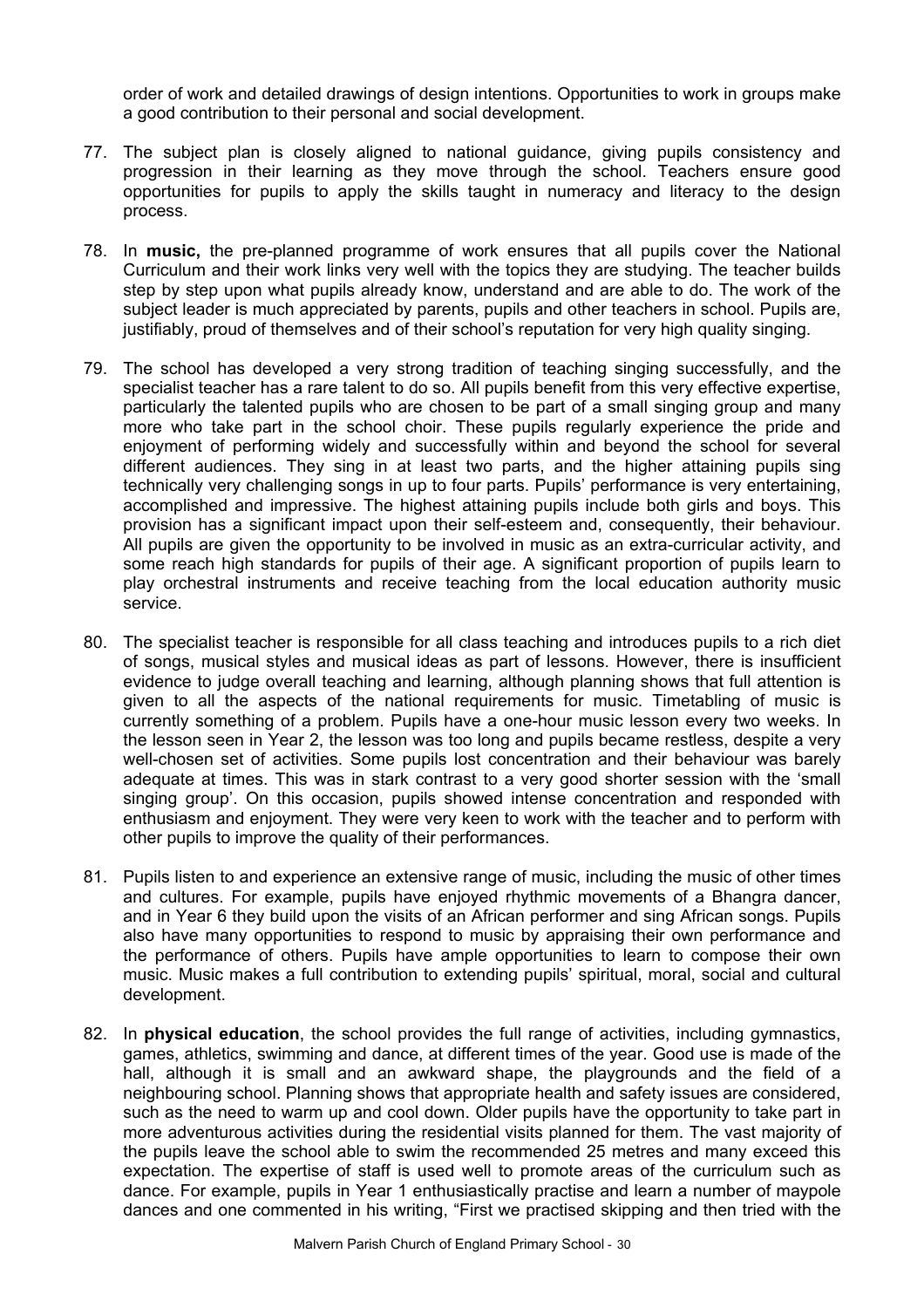Maypole – it was fun". At the time of the inspection, pupils in Year 6 were rehearsing for their end-of-term production and a good sequence of movement and actions to *Amarillo* was developed, with pupils animatedly debating modifications and improvements. The school identifies and supports pupils with particular talents in sports such as tennis; for example, a pupil was playing in a junior tournament during the inspection.

83. Teachers, parents and friends of the school give generously of their time to provide a good programme of sports and games outside of lessons and the take-up for these clubs is good. The school also makes good use of expertise from the wider community to enhance the curriculum, enabling pupils to participate in a greater range of sports and games both competitively and in a spirit of friendship. Good examples include the coaching received from Kidderminster Harriers and the teaching of golf skills by a local professional. All these activities make a significant contribution to pupils' learning and to their personal development. A developing feature of the curriculum is for extending the links with other local schools and organisations through the Sports Partnership initiative.

## **PERSONAL, SOCIAL AND HEALTH EDUCATION AND CITIZENSHIP**

84. This aspect of the school's work was a sampled area and it is not possible to make a judgement about standards or provision. The school values its pupils as individuals and places a positive emphasis on their care, security and welfare. This is reflected in the constructive attitudes shown by the majority of pupils and the way in which they display a mature attitude towards each other. Pupils thoroughly enjoy coming to school and become involved in the good range of activities provided for them. They take on responsibilities willingly and carry them through sensibly. Through planned lessons, visits and visitors to the school, a comprehensive programme of health education is carried out dealing with issues such as sex and relationships education and drug awareness. The ethos of the school promotes thoughtfulness for all creatures and an awareness of how individuals can contribute to the wellbeing of society as a whole. The school works well to promote the confidence and self-esteem of all pupils through assemblies, lessons and circle times. Pupils are given opportunities to think about themselves and their likes and dislikes. They are encouraged to develop and express opinions, especially in lessons. However, at the moment there is no forum such as a school council for the discussion of wider issues concerning school life. Opportunities are taken to raise the awareness of pupils about sections of the community that may not be as fortunate as them. The school regularly supports various charities. In addition, pupils gain knowledge and understanding of the way society works through a wide range of visits and visitors to the school.